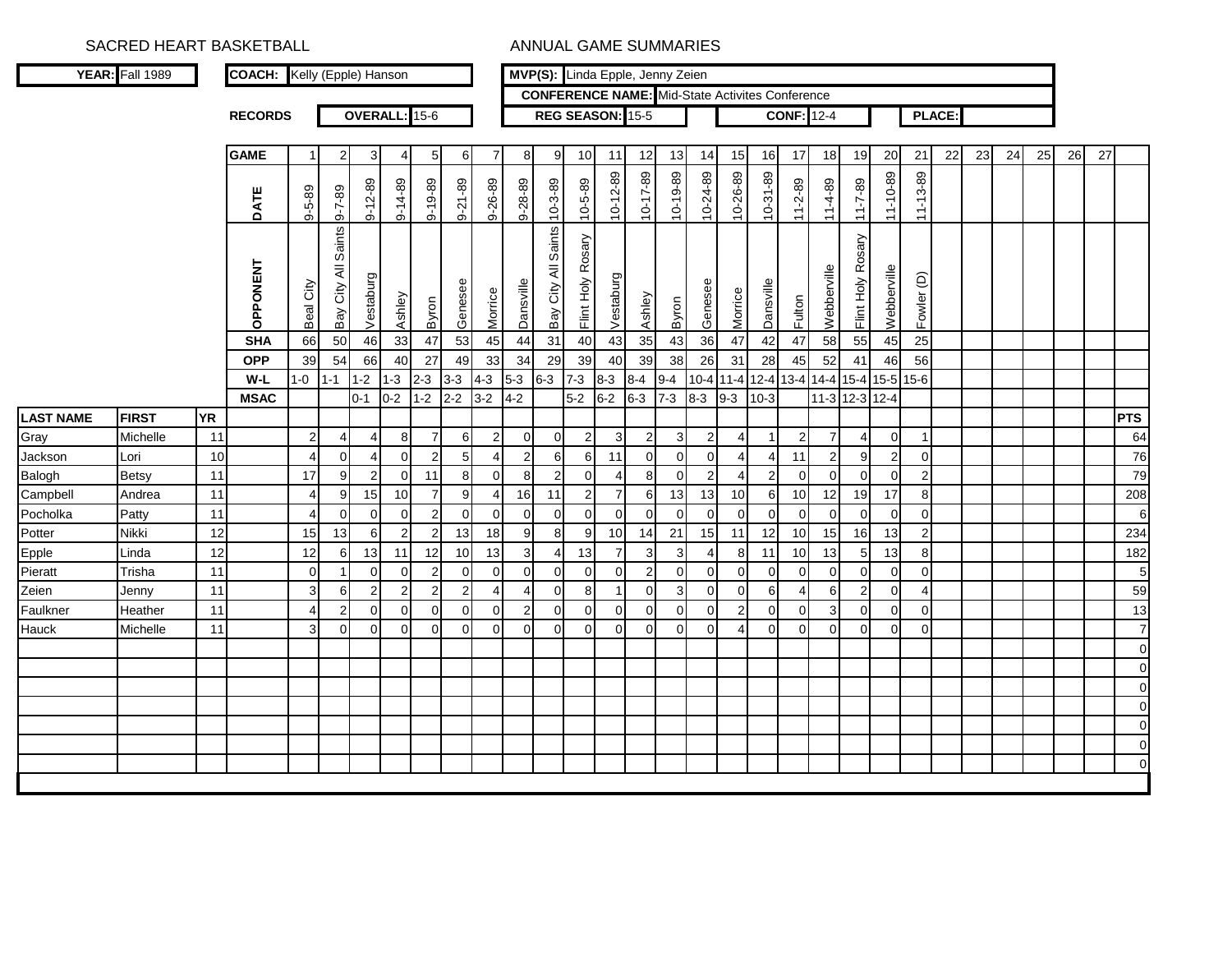|                      | YEAR: Fall 1990 |           | <b>COACH:</b> Kelly Hansen |                |                |                |                |                |                |                |                |                          |                | MVP(S): Andrea Campbell                                |                |                |                |                       |                |                   |                |                |               |                |            |    |    |    |    |    |             |
|----------------------|-----------------|-----------|----------------------------|----------------|----------------|----------------|----------------|----------------|----------------|----------------|----------------|--------------------------|----------------|--------------------------------------------------------|----------------|----------------|----------------|-----------------------|----------------|-------------------|----------------|----------------|---------------|----------------|------------|----|----|----|----|----|-------------|
|                      |                 |           |                            |                |                |                |                |                |                |                |                |                          |                | <b>CONFERENCE NAME:</b> Mid-State Activites Conference |                |                |                |                       |                |                   |                |                |               |                |            |    |    |    |    |    |             |
|                      |                 |           | <b>RECORDS</b>             |                |                |                | OVERALL: 13-8  |                |                |                |                |                          |                | REG SEASON: 13-7                                       |                |                |                |                       |                | <b>CONF:</b> 11-5 |                |                |               |                | PLACE: 3rd |    |    |    |    |    |             |
|                      |                 |           |                            |                |                |                |                |                |                |                |                |                          |                |                                                        |                |                |                |                       |                |                   |                |                |               |                |            |    |    |    |    |    |             |
|                      |                 |           | <b>GAME</b>                | -1             | $\overline{2}$ | 3              | 4              | 5              | 6              | $\overline{7}$ | 8              | 9                        | 10             | 11                                                     | 12             | 13             | 14             | 15                    | 16             | 17                | 18             | 19             | 20            | 21             | 22         | 23 | 24 | 25 | 26 | 27 |             |
|                      |                 |           | DATE                       | 8-28-90        | $9 - 6 - 90$   | $9 - 11 - 90$  | $9 - 13 - 90$  | $9 - 18 - 90$  | $9 - 23 - 90$  | $9 - 25 - 90$  | 9-27-90        | $10 - 2 - 90$            | $06 - 4 - 01$  | $10 - 9 - 90$                                          | $10-11-90$     | $10 - 16 - 90$ | $10 - 18 - 90$ | $10 - 23 - 90$        | 10-25-90       | $10-30-90$        | $06 - 1 - 1$   | $11 - 6 - 90$  | $11 - 9 - 90$ | $11 - 12 - 90$ |            |    |    |    |    |    |             |
|                      |                 |           | <b>OPPONENT</b>            | Beal City      | Bay City       | Vestaburg      | Ashley         | Byron          | Genesee        | Morrice        | Dansville      | Bay City                 | Holy Rosary    | Webberville                                            | Vestaburg      | Ashley         | Byron          | Genesee               | Morrice        | Dansville         | Fulton         | Holy Rosary    | Webberville   | Ashley (D)     |            |    |    |    |    |    |             |
|                      |                 |           | <b>SHA</b>                 | 67             | 61             | 50             | 36             | 48             | 51             | 36             | 76             | 44                       | 47             | 56                                                     | 44             | 38             | 31             | 44                    | 57             | 60                | 49             | 44             | 41            | 42             |            |    |    |    |    |    |             |
|                      |                 |           | <b>OPP</b>                 | 54             | 52             | 34             | 31             | 68             | 25             | 41             | 35             | 48                       | 22             | 45                                                     | 37             | 48             | 44             | 38                    | 36             | 38                | 69             | 22             | 58            | 43             |            |    |    |    |    |    |             |
|                      |                 |           | $W-L$                      | $1 - 0$        | $2 - 0$        | $3-0$          | $4 - 0$        | $4 - 1$        | $5-1$          | $5-2$          | $6 - 2$        | $6-3$                    | $7 - 3$        | $8 - 3$                                                | $9-3$          | $9 - 4$        | $9-5$          | $10-5$                | $11 - 5$       | $12 - 5$          | 12-6 13-6      |                | $13 - 7$      | $13 - 8$       |            |    |    |    |    |    |             |
|                      |                 |           | <b>MSAC</b>                |                |                | $1 - 0$        | $2 - 0$        | $2 - 1$        | $3 - 1$        | $3 - 2$        | $4-2$          |                          | $5-2$          | $6 - 2$                                                | $7 - 2$        | $7 - 3$        | $7 - 4$        | $8 - 4$               | $9 - 4$        | $10 - 4$          |                | $11-4$ 11-5    |               |                |            |    |    |    |    |    |             |
| <b>LAST NAME</b>     | <b>FIRST</b>    | <b>YR</b> |                            |                |                |                |                |                |                |                |                |                          |                |                                                        |                |                |                |                       |                |                   |                |                |               |                |            |    |    |    |    |    | <b>PTS</b>  |
| Gray                 | Michelle        | 12        |                            | $\,$ 5 $\,$    | 9              | 10             | $\mathbf{1}$   | $\sqrt{5}$     | $\overline{4}$ |                | 8              | $\overline{\mathbf{c}}$  | 12             | 11                                                     | 6              | 6              | 3              | $\boldsymbol{\Delta}$ | 3              | 6                 | 13             | 0              |               | $\overline{1}$ |            |    |    |    |    |    | 114         |
| Jackson              | Lori            | 11        |                            | 13             | $\overline{5}$ | 8              | 11             | 10             | 8              | $\mathbf 0$    | 14             | $\overline{3}$           | $\overline{4}$ | 16                                                     | $\overline{7}$ | $\overline{7}$ | $\overline{2}$ | 10                    | 16             | 16                | $\overline{7}$ | 6              | 5             | 15             |            |    |    |    |    |    | 183         |
| Campbell             | Andrea          | 12        |                            | 22             | 12             | 21             | 10             | 15             | 14             | 17             | 21             | 27                       | 17             | $\overline{7}$                                         | 16             | 15             | 10             | 16                    | 12             | 10                | 16             | 11             | 5             | 11             |            |    |    |    |    |    | 305         |
| Balogh               | <b>Betsy</b>    | 12        |                            | $\overline{2}$ | $\mathbf{1}$   | $\pmb{0}$      | $\overline{4}$ | $\overline{4}$ | 6              | 9              | $\overline{4}$ | 5                        | 6              | $\overline{0}$                                         | $\overline{0}$ | $\overline{4}$ | $\overline{2}$ | 6                     | 6              | $\overline{2}$    | $\overline{2}$ | 11             | $\Omega$      | $\overline{2}$ |            |    |    |    |    |    | 76          |
| Zeien                | Jenny           | 12        |                            | 3              | 10             | 6              | $\mathbf 0$    | 6              | $\overline{4}$ | $\overline{4}$ | 3              | 3                        |                | 3                                                      | $\overline{7}$ | 6              | $\overline{7}$ | $\boldsymbol{\Delta}$ | $\overline{2}$ | 6                 | $\mathfrak{p}$ | 5              |               | $\overline{7}$ |            |    |    |    |    |    | 93          |
| Faulkner             | Heather         | 12        |                            | 6              | $\overline{7}$ | $\overline{4}$ | 3              | -1             | 9              | $\overline{2}$ | 8              | $\mathbf 0$              | $\sqrt{5}$     | 15                                                     | 8              | $\overline{0}$ | $\mathbf{3}$   | 4                     | 13             | 9                 | 5              | $\overline{2}$ | 7             | -1             |            |    |    |    |    |    | 112         |
| Sroufe               | Kama            | 12        |                            | 16             | $\overline{7}$ | $\overline{1}$ | $\overline{7}$ | $\overline{7}$ | 6              | 3              | 18             | $\overline{\mathcal{A}}$ | $\overline{c}$ | Δ                                                      |                |                |                | $\Omega$              | 5              | 11                |                |                |               | $\Omega$       |            |    |    |    |    |    | 106         |
| Powell               | Jamie           | 10        |                            |                |                |                |                |                |                |                |                |                          |                |                                                        | $\Omega$       | $\Omega$       | 0 <sup>1</sup> |                       |                |                   |                |                |               |                |            |    |    |    |    |    | $\pmb{0}$   |
| Jackson              | Jill            | 9         |                            |                |                |                |                |                |                |                |                |                          |                |                                                        |                |                |                | $\Omega$              | $\Omega$       | $\Omega$          | $\mathbf{3}$   | $\overline{2}$ | 9             | 5 <sub>5</sub> |            |    |    |    |    |    | 19          |
|                      |                 |           |                            |                |                |                |                |                |                |                |                |                          |                |                                                        |                |                |                |                       |                |                   |                |                |               |                |            |    |    |    |    |    | $\pmb{0}$   |
|                      |                 |           |                            |                |                |                |                |                |                |                |                |                          |                |                                                        |                |                |                |                       |                |                   |                |                |               |                |            |    |    |    |    |    | $\pmb{0}$   |
|                      |                 |           |                            |                |                |                |                |                |                |                |                |                          |                |                                                        |                |                |                |                       |                |                   |                |                |               |                |            |    |    |    |    |    | $\mathbf 0$ |
|                      |                 |           |                            |                |                |                |                |                |                |                |                |                          |                |                                                        |                |                |                |                       |                |                   |                |                |               |                |            |    |    |    |    |    | $\pmb{0}$   |
|                      |                 |           |                            |                |                |                |                |                |                |                |                |                          |                |                                                        |                |                |                |                       |                |                   |                |                |               |                |            |    |    |    |    |    | $\pmb{0}$   |
|                      |                 |           |                            |                |                |                |                |                |                |                |                |                          |                |                                                        |                |                |                |                       |                |                   |                |                |               |                |            |    |    |    |    |    | $\mathbf 0$ |
|                      |                 |           |                            |                |                |                |                |                |                |                |                |                          |                |                                                        |                |                |                |                       |                |                   |                |                |               |                |            |    |    |    |    |    | $\pmb{0}$   |
|                      |                 |           |                            |                |                |                |                |                |                |                |                |                          |                |                                                        |                |                |                |                       |                |                   |                |                |               |                |            |    |    |    |    |    | $\pmb{0}$   |
|                      |                 |           |                            |                |                |                |                |                |                |                |                |                          |                |                                                        |                |                |                |                       |                |                   |                |                |               |                |            |    |    |    |    |    | $\mathbf 0$ |
| career points M Gray | A Campbell      |           | $\overline{247}$<br>513    |                |                |                |                |                |                |                |                |                          |                |                                                        |                |                |                |                       |                |                   |                |                |               |                |            |    |    |    |    |    |             |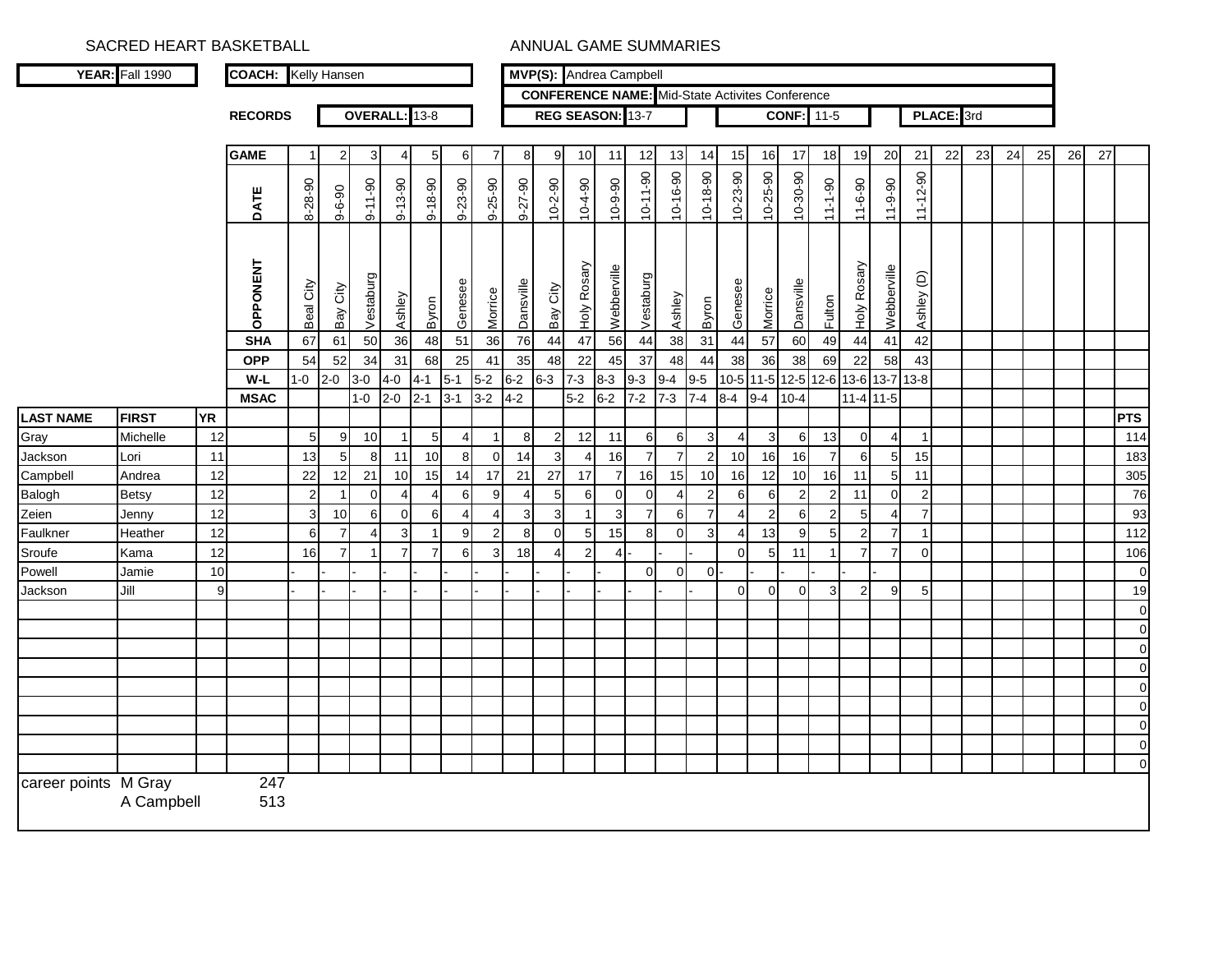|                             | YEAR: Fall 1991      |           | <b>COACH:</b>  | Dan Thering    |                         |                |                        |                  |                |                 |                |                        |                         | MVP(S): Lori Jackson |                |                                                       |                   |                |                |                |                |                |                |                 |               |    |    |    |    |    |                   |
|-----------------------------|----------------------|-----------|----------------|----------------|-------------------------|----------------|------------------------|------------------|----------------|-----------------|----------------|------------------------|-------------------------|----------------------|----------------|-------------------------------------------------------|-------------------|----------------|----------------|----------------|----------------|----------------|----------------|-----------------|---------------|----|----|----|----|----|-------------------|
|                             |                      |           |                |                |                         |                |                        |                  |                |                 |                |                        |                         |                      |                | <b>CONFERENCE NAME:</b> Mid-State Activites Conferece |                   |                |                |                |                |                |                |                 |               |    |    |    |    |    |                   |
|                             |                      |           | <b>RECORDS</b> |                |                         |                | OVERALL: 7-14          |                  |                |                 |                |                        |                         | REG SEASON: 7-13     |                |                                                       |                   |                |                | <b>CONF:</b>   | $4 - 10$       |                |                |                 | <b>PLACE:</b> |    |    |    |    |    |                   |
|                             |                      |           |                |                |                         |                |                        |                  |                |                 |                |                        |                         |                      |                |                                                       |                   |                |                |                |                |                |                |                 |               |    |    |    |    |    |                   |
|                             |                      |           | <b>GAME</b>    | 1              | $2 \,$                  | $\mathbf{3}$   | $\overline{4}$         | 5 <sub>5</sub>   | 6              | $\overline{7}$  | 8              | 9                      | 10                      | 11                   | 12             | 13                                                    | 14                | 15             | 16             | 17             | 18             | 19             | 20             | 21              | 22            | 23 | 24 | 25 | 26 | 27 |                   |
|                             |                      |           | DATE           | $9 - 3 - 91$   | $9 - 5 - 9$             | $9 - 10 - 91$  | $9 - 17 - 91$          | $9 - 19 - 91$    | $9 - 24 - 91$  | $9 - 26 - 91$   | $10 - 1 - 91$  | $10 - 3 - 91$          | $10 - 8 - 91$           | 10-10-91             | $10 - 15 - 91$ | $10 - 17 - 91$                                        | $10 - 22 - 91$    | $10 - 24 - 91$ | 10-29-91       | $10-31-91$     | $11 - 8 - 91$  | $11 - 12 - 91$ | $11 - 15 - 91$ | $11 - 19 - 91$  |               |    |    |    |    |    |                   |
|                             |                      |           | OPPONENT       | Beal City      | Saints<br>₹<br>Bay City | Merrill        | Rosary<br>Flint Holy F | Shepherd         | Ashley         | Beal City       | Dansville      | Saints<br>Bay City All | Morrice                 | Webbervill           | Genesee        | Vestaburg                                             | Flint Holy Rosary | Ashley         | Dansville      | Morrice        | Webbervill     | Genesee        | Vestaburg      | Fowler (D)      |               |    |    |    |    |    |                   |
|                             |                      |           | <b>SHA</b>     | 41             | 36                      | 47             | 28                     | 57               | 42             | 28              | 30             | 31                     | $\overline{37}$         | 42                   | 56             | $\overline{27}$                                       | 35                | 24             | 29             | 36             | 39             | 40             | 56             | 32              |               |    |    |    |    |    |                   |
|                             |                      |           | <b>OPP</b>     | 34             | 54                      | 27             | 42                     | 56               | 50             | 52              | 22             | 53                     | 72                      | 68                   | 44             | 41                                                    | 38                | 43             | 34             | 52             | 50             | 37             | 47             | 65              |               |    |    |    |    |    |                   |
|                             |                      |           | W-L            | $1 - 0$        | $1 - 1$                 | $2 - 1$        | $2 - 2$                | $2 - 3$          | $2 - 4$        | $2-5$           | $3-5$          | $3-6$                  | $3 - 7$                 | $3-8$                | $4 - 8$        | $4 - 9$                                               | 4-10 4-11         |                | $5 - 11$       | 5-12 5-13 6-13 |                |                | $7-13$ $7-14$  |                 |               |    |    |    |    |    |                   |
|                             |                      | <b>YR</b> | <b>MSAC</b>    |                |                         |                | $0 - 1$                |                  | $0 - 2$        |                 | $1 - 2$        |                        | $1 - 3$                 | $1 - 4$              | $2 - 4$        | $2 - 5$                                               | $2 - 6$           | $2 - 7$        | $2 - 8$        | $2 - 9$        |                | 2-10 3-10 4-10 |                |                 |               |    |    |    |    |    |                   |
| <b>LAST NAME</b><br>Jackson | <b>FIRST</b><br>Lori | 12        |                | 15             | 11                      | 18             | $\overline{0}$         | 22               | 10             | $5\overline{)}$ | 12             | $\mathbf 5$            | 10                      | 11                   | 12             | 11                                                    | $\overline{4}$    | $\overline{0}$ | 12             | 5              | 8              | 9              | 25             | 10 <sup>1</sup> |               |    |    |    |    |    | <b>PTS</b><br>215 |
| Conde                       | <b>Bridget</b>       | 11        |                | $\Omega$       | $\overline{0}$          | $\mathbf{1}$   | $\overline{0}$         | $\overline{2}$   | $\mathbf 0$    | $\overline{0}$  | $\overline{0}$ | $\boldsymbol{2}$       | $\Omega$                | $\overline{1}$       | $\Omega$       | $\overline{2}$                                        | $\Omega$          | $\Omega$       | $\overline{2}$ | $\Omega$       | $\overline{1}$ | $\Omega$       | $\Omega$       | $\overline{7}$  |               |    |    |    |    |    | 18                |
| Fyke                        | Mary                 | 11        |                | $\mathbf 0$    | $\overline{4}$          | $\overline{0}$ | $\overline{0}$         | $\overline{0}$   | $\mathbf 0$    | $\pmb{0}$       | $\mathbf{0}$   | $\pmb{0}$              | $\mathbf 0$             | $\overline{c}$       | $\mathbf 0$    | $\mathbf 0$                                           | $\mathbf 0$       | $\overline{0}$ | 2              | $\Omega$       | $\Omega$       | $\Omega$       | $\Omega$       | $\overline{2}$  |               |    |    |    |    |    | 10                |
| Hackett                     | Teresa               | 11        |                | 8              | $\overline{0}$          | 6              | $\overline{4}$         | $\overline{0}$   | $\overline{4}$ | 12              | $\mathbf{0}$   | $\mathbf 0$            | $\mathbf 0$             | 8                    | -1             | $\overline{2}$                                        | 6                 | 6              | 5              | 2              | 2              | Δ              | $\Omega$       | $\Omega$        |               |    |    |    |    |    | 70                |
| Hovey                       | Laura                | 11        |                | $\mathbf 0$    | $\overline{0}$          | $\mathbf{1}$   | $\overline{2}$         | $\overline{0}$   | $\overline{c}$ | $\overline{0}$  | $\mathbf 0$    | $\mathbf 0$            | $\mathbf 0$             | $\mathbf 0$          | $\mathbf 0$    | $\mathbf 0$                                           | $\overline{0}$    | $\mathbf 0$    | $\overline{0}$ | $\overline{0}$ | $\overline{0}$ | $\overline{0}$ | $\Omega$       | -1              |               |    |    |    |    |    | 6                 |
| Kimbrel                     | Cesre                | 11        |                | $\mathbf 0$    | $\overline{2}$          | $\mathbf 0$    | $\overline{2}$         | $\overline{0}$   | $\pmb{0}$      | $\overline{0}$  | $\overline{0}$ | $\overline{2}$         | $\mathbf 0$             | $\mathbf 0$          | 3              | $\mathbf 0$                                           | $\mathbf 0$       | $\overline{0}$ | $\overline{0}$ | $\overline{0}$ | 6              | $\Omega$       | $\Omega$       | $\overline{0}$  |               |    |    |    |    |    | 15                |
| Mobey                       | Kate                 | 11        |                | $\Omega$       | 4                       | $\overline{4}$ | $\overline{4}$         | 14               | $\overline{4}$ | 5               | $\mathbf{1}$   | 10                     | 12                      | 6                    | 14             | $\overline{2}$                                        | $\overline{2}$    | 6              | $\overline{7}$ | 10             | 2              | $6 \mid$       | 6              | 4               |               |    |    |    |    |    | 123               |
| Powell                      | Jamie                | 11        |                | 5              | 11                      | 10             | $\overline{7}$         | 8                | 8              | 10              | 9              | 8                      | $\overline{\mathbf{c}}$ | 3                    | 8              | $\overline{4}$                                        | 10                | 8              | 9              | 5              | 10             | 2              | 6              | 4               |               |    |    |    |    |    | 147               |
| Straight                    | Stephanie            | 11        |                | $\Omega$       | $\mathbf{0}$            | $\overline{0}$ | $\mathbf 0$            | $\overline{0}$   | $\mathbf 0$    | $\mathbf 0$     | $\overline{0}$ | $\mathbf 0$            | $\mathbf 0$             | $\overline{1}$       | $\Omega$       |                                                       | $\Omega$          | $\Omega$       | $\overline{7}$ | $\Omega$       | $\Omega$       | $\Omega$       | $\Omega$       | $\Omega$        |               |    |    |    |    |    | 9                 |
| Jackson                     | Jill                 | 10        |                | 6              | 3                       | $\overline{7}$ | $\overline{7}$         | 3                | 14             | 11              | $\overline{7}$ | 3                      | 9                       | 3                    | $\overline{7}$ | 5                                                     | 6                 | $\overline{0}$ | 2              | 9              | 8              | 10             | 13             | $\overline{2}$  |               |    |    |    |    |    | 135               |
| Rush                        | Sara                 | 10        |                | $\overline{7}$ | $\mathbf{1}$            | $\overline{0}$ | $\overline{2}$         | $2 \overline{2}$ | $\mathbf 0$    | 5 <sub>5</sub>  | $\mathbf 0$    | $\mathbf{1}$           | $\overline{4}$          | $\overline{7}$       | 11             | $\mathbf 0$                                           | $\overline{7}$    | 6              | 3              | 4              | $\overline{2}$ | 9              | 6              | $\overline{0}$  |               |    |    |    |    |    | 77                |
| Schafer                     | Leann                | 10        |                |                |                         |                |                        |                  |                |                 |                |                        |                         |                      |                |                                                       |                   |                |                |                |                |                |                | $\Omega$        |               |    |    |    |    |    | $\overline{0}$    |
| Gray                        | Amy                  | 9         |                |                |                         |                |                        |                  |                |                 |                |                        |                         |                      |                |                                                       |                   |                |                |                |                |                |                | $\mathfrak{p}$  |               |    |    |    |    |    | $\overline{2}$    |
|                             |                      |           |                |                |                         |                |                        |                  |                |                 |                |                        |                         |                      |                |                                                       |                   |                |                |                |                |                |                |                 |               |    |    |    |    |    | $\overline{0}$    |
|                             |                      |           |                |                |                         |                |                        |                  |                |                 |                |                        |                         |                      |                |                                                       |                   |                |                |                |                |                |                |                 |               |    |    |    |    |    | $\overline{0}$    |
|                             |                      |           |                |                |                         |                |                        |                  |                |                 |                |                        |                         |                      |                |                                                       |                   |                |                |                |                |                |                |                 |               |    |    |    |    |    | $\overline{0}$    |
|                             |                      |           |                |                |                         |                |                        |                  |                |                 |                |                        |                         |                      |                |                                                       |                   |                |                |                |                |                |                |                 |               |    |    |    |    |    | $\overline{0}$    |
|                             |                      |           |                |                |                         |                |                        |                  |                |                 |                |                        |                         |                      |                |                                                       |                   |                |                |                |                |                |                |                 |               |    |    |    |    |    | $\overline{O}$    |
| Career Points L Jackson     |                      |           | 474            |                |                         |                |                        |                  |                |                 |                |                        |                         |                      |                |                                                       |                   |                |                |                |                |                |                |                 |               |    |    |    |    |    |                   |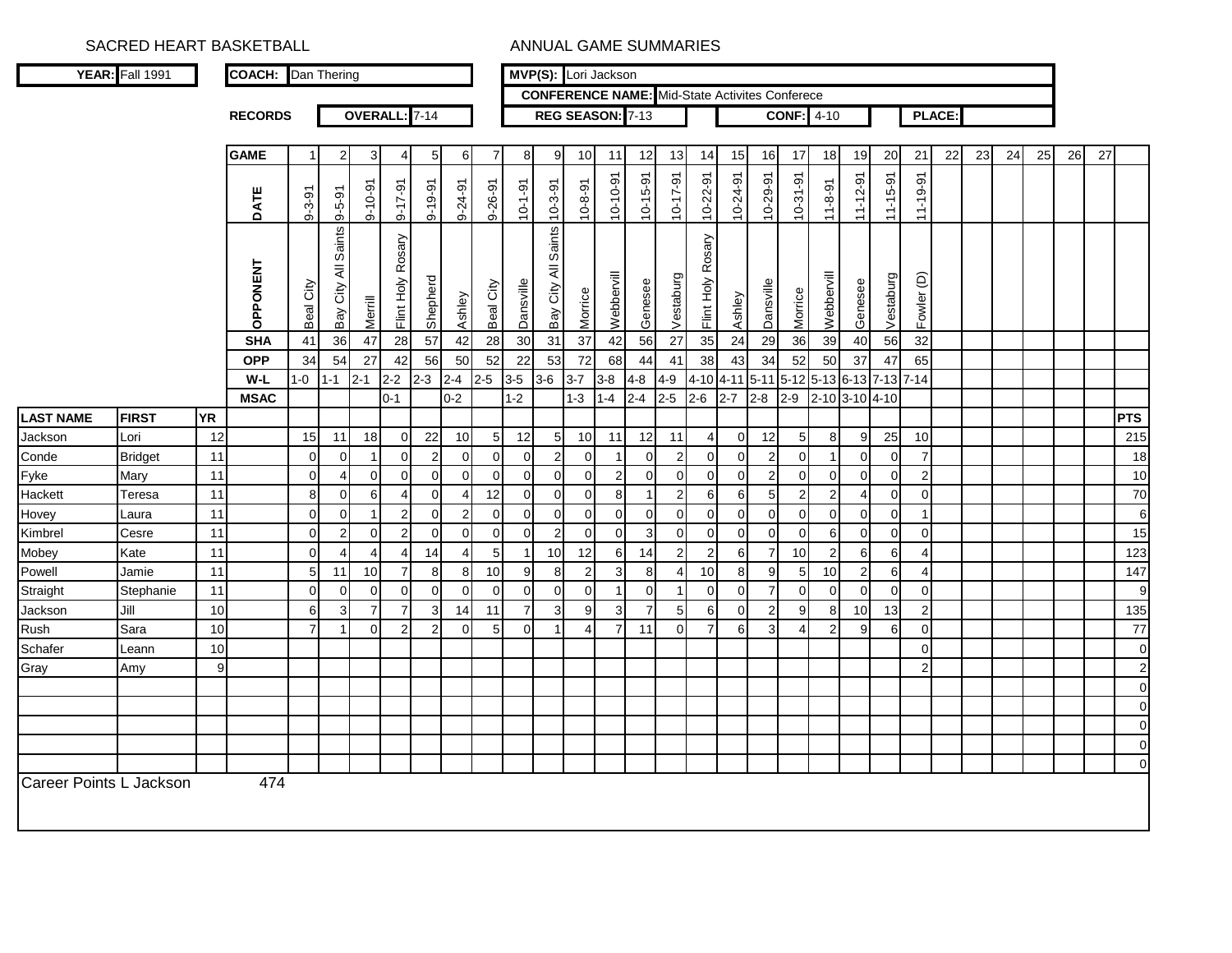|                       | YEAR: Fall 1992 |           | <b>COACH:</b> Dan Thering |                |                |                |                                 |                |                |                       |                         |                                 | MVP(S): Amy Grey                                        |                         |                  |                |                |                |                |                  |                          |                         |                       |                |               |    |    |    |    |    |                |
|-----------------------|-----------------|-----------|---------------------------|----------------|----------------|----------------|---------------------------------|----------------|----------------|-----------------------|-------------------------|---------------------------------|---------------------------------------------------------|-------------------------|------------------|----------------|----------------|----------------|----------------|------------------|--------------------------|-------------------------|-----------------------|----------------|---------------|----|----|----|----|----|----------------|
|                       |                 |           |                           |                |                |                |                                 |                |                |                       |                         |                                 | <b>CONFERENCE NAME:</b> Mid-State Activities Conference |                         |                  |                |                |                |                |                  |                          |                         |                       |                |               |    |    |    |    |    |                |
|                       |                 |           | <b>RECORDS</b>            |                |                |                | OVERALL: 8-13                   |                |                |                       |                         |                                 | REG SEASON: 8-13                                        |                         |                  |                |                |                |                | <b>CONF: 4-7</b> |                          |                         |                       |                | <b>PLACE:</b> |    |    |    |    |    |                |
|                       |                 |           |                           |                |                |                |                                 |                |                |                       |                         |                                 |                                                         |                         |                  |                |                |                |                |                  |                          |                         |                       |                |               |    |    |    |    |    |                |
|                       |                 |           | <b>GAME</b>               | $\overline{1}$ | $\overline{2}$ | 3              | 4                               | 5              | 6              | 7                     | 8                       | 9                               | 10                                                      | 11                      | 12               | 13             | 14             | 15             | 16             | 17               | 18                       | 19                      | 20                    | 21             | 22            | 23 | 24 | 25 | 26 | 27 |                |
|                       |                 |           | <b>DATE</b>               | $9 - 2 - 92$   | $9 - 8 - 92$   | $9 - 10 - 92$  | $9 - 15 - 92$                   | 9-17-92        | 9-24-92        | 9-29-92               | $10 - 1 - 92$           | $10 - 6 - 92$                   | $10 - 8 - 92$                                           | $10 - 13 - 92$          | 10-15-92         | 10-20-92       | 10-22-92       | 10-27-92       | 10-29-92       | $11 - 3 - 92$    | 11-6-92                  |                         |                       | 11-17-92       |               |    |    |    |    |    |                |
|                       |                 |           | OPPONENT                  | City<br>Beal   | Coleman        | Sheperd        | Mt. Pleasant<br>Baptist Academy | Vestaburg      | Morrice        | Ashley                | Saints<br>Bay City All  | Mt. Pleasant<br>Baptist Academy | Webberville                                             | N.M.C                   | Dansville        | B.V.C.         | Clare          | Genesee        | Beal City      | Vestaburg        | Morrice                  | Ashley                  | B.V.C.A               | Fowler (D)     |               |    |    |    |    |    |                |
|                       |                 |           | <b>SHA</b>                | 48             | 35             | 24             | 46                              | 32             | 45             | 29                    | 55                      | 66                              | 31                                                      | 33                      | 44               | 50             | 60             | 57             | 43             | 39               | 29                       | 20                      | 55                    | 36             |               |    |    |    |    |    |                |
|                       |                 |           | <b>OPP</b>                | 50             | 37             | 49             | 50                              | 34             | 54             | 52                    | 44                      | 26                              | 42                                                      | 45                      | 41               | 44             | 43             | 37             | 26             | 51               | 52                       | 51                      | 34                    | 57             |               |    |    |    |    |    |                |
|                       |                 |           | $W-L$                     | $0 - 1$        | $0-2$          | $0 - 2$        | $0 - 4$                         | $0 - 5$        | $0-6$          | $0 - 7$               | $1 - 7$                 | $2 - 7$                         | $2 - 8$                                                 | $2 - 9$                 | $3-9$            | 4-9            | $5-9$          | $6-9$          | $7-9$          |                  | 7-10 7-11 7-12 8-12 8-13 |                         |                       |                |               |    |    |    |    |    |                |
|                       |                 |           | <b>MSAC</b>               |                |                |                |                                 |                |                |                       |                         |                                 |                                                         |                         |                  |                |                |                |                |                  |                          |                         |                       |                |               |    |    |    |    |    |                |
| <b>LAST NAME</b>      | <b>FIRST</b>    | <b>YR</b> |                           |                |                |                |                                 |                |                |                       |                         |                                 |                                                         |                         |                  |                |                |                |                |                  |                          |                         |                       |                |               |    |    |    |    |    | <b>PTS</b>     |
| Jackson               | Jill            | 11        |                           | 3              | 8              | 3              | 20                              | $\overline{0}$ | $\overline{7}$ | 6                     | 8                       | 9                               | 12                                                      | 13                      | 11               | $\overline{4}$ | 29             | 9              | 10             | 8                | $6 \mid$                 | 5 <sub>5</sub>          | 9                     | 8              |               |    |    |    |    |    | 188            |
| Fyke                  | Mary            | 12        |                           | $\overline{c}$ | $\pmb{0}$      | $\pmb{0}$      | $\Omega$                        | $\Omega$       | $\mathbf 0$    | $\mathbf 0$           | $\mathbf 0$             | $\overline{2}$                  | $\mathbf 0$                                             | $\pmb{0}$               | $\mathbf 0$      | $\mathbf 0$    | $\overline{0}$ | $\mathbf{1}$   | $\Omega$       | $\Omega$         | 2                        | $\Omega$                | $\Omega$              | $\Omega$       |               |    |    |    |    |    | $\overline{7}$ |
| Conde                 | <b>Bridget</b>  | 12        |                           | 3              | 6              | 3              | $\overline{1}$                  | $\overline{7}$ | 5              | 5                     | $\overline{7}$          |                                 |                                                         | 5                       | $\mathbf 0$      | 13             | 12             | $\overline{2}$ | 9              | $\overline{7}$   | 5 <sub>l</sub>           | $\overline{2}$          | $\mathbf{3}$          | $\overline{0}$ |               |    |    |    |    |    | 95             |
| Schafer               | Leann           | 11        |                           | $\mathbf 0$    | 0              | $\mathbf 0$    | $\mathbf 0$                     | $\mathbf 0$    | 0              | $\boldsymbol{\Delta}$ | 1                       | $\overline{c}$                  | 5                                                       | $\overline{\mathbf{c}}$ | $\boldsymbol{2}$ | $\mathbf 0$    | $\overline{0}$ | 5 <sub>l</sub> | $\mathbf 0$    | $\overline{0}$   | $\overline{0}$           | $\overline{0}$          | $\boldsymbol{\Delta}$ | $\overline{c}$ |               |    |    |    |    |    | 27             |
| Powell                | Jamie           | 12        |                           | 6              | 10             | 5              | $\overline{4}$                  | $\overline{7}$ | 3              | $\mathbf 0$           | 3                       | 12                              | $\overline{2}$                                          | $\mathbf 0$             | 9                | 6              |                | $\overline{1}$ | 5              | $\overline{0}$   | 4                        | $\overline{\mathbf{1}}$ | 2                     | $\overline{4}$ |               |    |    |    |    |    | 84             |
| Hackett               | Teresa          | 12        |                           | 9              |                | $\overline{2}$ | 9                               | $\overline{0}$ | $\overline{2}$ | $\mathbf 0$           | $\overline{\mathbf{c}}$ | 8                               | $\boldsymbol{\Delta}$                                   | $\overline{2}$          | $\boldsymbol{2}$ |                | $\overline{7}$ | 5 <sub>l</sub> | $\overline{0}$ | 8                | $\mathbf{1}$             |                         |                       | 4 <sup>1</sup> |               |    |    |    |    |    | 65             |
| Hovey                 | Laura           | 12        |                           | $\mathbf 0$    | $\mathbf 0$    | $\mathbf 0$    | $\Omega$                        |                | $\mathbf 0$    | $\mathbf 0$           | $\mathbf 0$             |                                 |                                                         |                         |                  | $\Omega$       |                | $\overline{2}$ | $\Omega$       | $\Omega$         | $\overline{0}$           | $\Omega$                | $\overline{0}$        | $\mathbf 0$    |               |    |    |    |    |    | $\overline{4}$ |
| Rush                  | Sara            | 11        |                           | $\overline{4}$ |                |                |                                 |                |                |                       |                         |                                 |                                                         |                         |                  |                |                |                |                |                  |                          |                         | $\Omega$              | $\mathbf 0$    |               |    |    |    |    |    | $\overline{4}$ |
| Gray                  | Amy             | 10        |                           | 6              | 5              | 6              | $\sqrt{3}$                      | $\overline{7}$ | 14             | 5                     | 15                      | $\boldsymbol{9}$                | $\overline{2}$                                          | $\bf8$                  | 10               | 15             | 9              | 16             | 13             | 8                | $\mathbf{2}$             | $\mathbf{3}$            | 19                    | $\overline{9}$ |               |    |    |    |    |    | 184            |
| Mobey                 | Kate            | 12        |                           | 15             | 6              | $\overline{a}$ | $\overline{7}$                  | 10             | 6              | $\overline{4}$        | 13                      | 18                              | $\overline{5}$                                          | $\overline{1}$          | 4                | 10             |                | 10             | $2 \vert$      | $\overline{4}$   | 6I                       | 8 <sup>1</sup>          | 8                     | $\mathbf 0$    |               |    |    |    |    |    | 139            |
| Carter                | Jamie           | 10        |                           |                |                |                | $\overline{2}$                  | $\Omega$       | 8              | 5                     | 6                       | $\overline{5}$                  | 1                                                       | $\overline{2}$          | 6                | $\overline{2}$ | $\overline{2}$ | 6              | 4              | $\overline{4}$   | Δ                        | $\Omega$                | 9                     | $\overline{9}$ |               |    |    |    |    |    | 75             |
| Kimbrel               | Cesre           | 12        |                           |                |                |                |                                 |                |                |                       | $\Omega$                | $\mathbf 1$                     | $\mathbf 0$                                             | $\mathbf 0$             | $\mathbf 0$      | $\Omega$       | $\overline{0}$ | $\Omega$       | $\Omega$       | $\Omega$         |                          | -1                      | $\overline{0}$        | $\overline{0}$ |               |    |    |    |    |    | $\overline{c}$ |
| Wood                  | Diana           | 10        |                           |                |                |                |                                 |                |                |                       |                         |                                 |                                                         |                         |                  |                |                |                |                |                  |                          |                         |                       | $\Omega$       |               |    |    |    |    |    | $\overline{1}$ |
| LaPalme               | Teresa          | 10        |                           |                |                |                |                                 |                |                |                       |                         |                                 |                                                         |                         |                  |                |                |                |                |                  |                          |                         | $\Omega$              | $\Omega$       |               |    |    |    |    |    | $\pmb{0}$      |
|                       |                 |           |                           |                |                |                |                                 |                |                |                       |                         |                                 |                                                         |                         |                  |                |                |                |                |                  |                          |                         |                       |                |               |    |    |    |    |    | $\mathbf 0$    |
|                       |                 |           |                           |                |                |                |                                 |                |                |                       |                         |                                 |                                                         |                         |                  |                |                |                |                |                  |                          |                         |                       |                |               |    |    |    |    |    | $\pmb{0}$      |
|                       |                 |           |                           |                |                |                |                                 |                |                |                       |                         |                                 |                                                         |                         |                  |                |                |                |                |                  |                          |                         |                       |                |               |    |    |    |    |    | $\overline{0}$ |
|                       |                 |           |                           |                |                |                |                                 |                |                |                       |                         |                                 |                                                         |                         |                  |                |                |                |                |                  |                          |                         |                       |                |               |    |    |    |    |    | $\overline{0}$ |
| career points K Mobey | J Powell        |           | 262<br>231                |                |                |                |                                 |                |                |                       |                         |                                 |                                                         |                         |                  |                |                |                |                |                  |                          |                         |                       |                |               |    |    |    |    |    |                |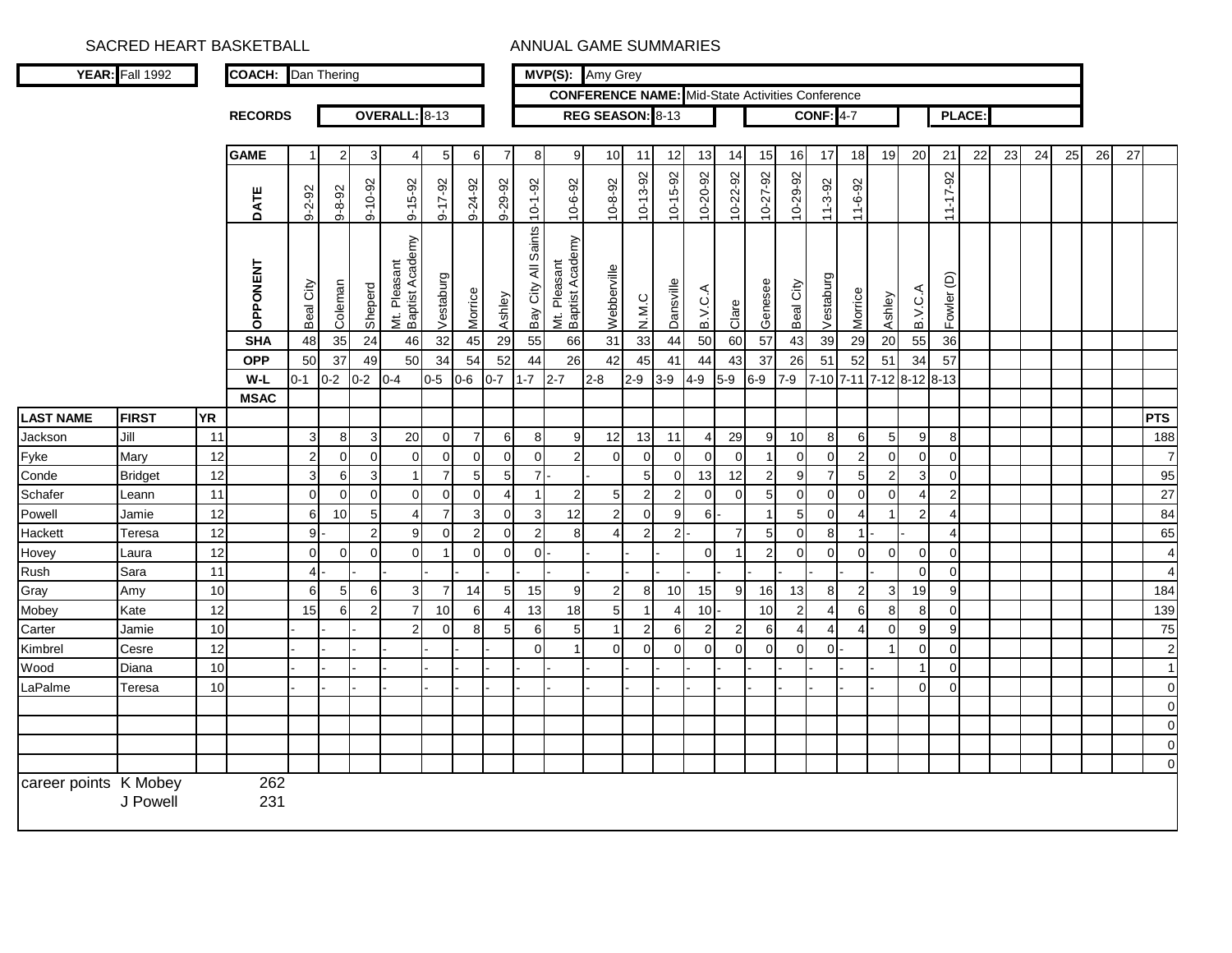|                         | YEAR: Fall 1993 |           | <b>COACH:</b>  | <b>Mike Gray</b> |                |                |                 |                  |                |                | $MVP(S)$ :              |                |                |                                              |                       |                 |                |                |                          |                |                |                |                 |                |        |    |    |    |    |    |                |
|-------------------------|-----------------|-----------|----------------|------------------|----------------|----------------|-----------------|------------------|----------------|----------------|-------------------------|----------------|----------------|----------------------------------------------|-----------------------|-----------------|----------------|----------------|--------------------------|----------------|----------------|----------------|-----------------|----------------|--------|----|----|----|----|----|----------------|
|                         |                 |           |                |                  |                |                |                 |                  |                |                |                         |                |                | <b>CONFERENCE NAME:</b> Mid-State Activities |                       |                 |                |                |                          |                |                |                |                 |                |        |    |    |    |    |    |                |
|                         |                 |           | <b>RECORDS</b> |                  |                |                | OVERALL: 8-13   |                  |                |                |                         |                |                | REG SEASON: 8-13                             |                       |                 |                |                |                          | $CONF: 6-5$    |                |                |                 |                | PLACE: |    |    |    |    |    |                |
|                         |                 |           |                |                  |                |                |                 |                  |                |                |                         |                |                |                                              |                       |                 |                |                |                          |                |                |                |                 |                |        |    |    |    |    |    |                |
|                         |                 |           | <b>GAME</b>    | $\mathbf{1}$     | $\overline{2}$ | 3              | 4               | 5 <sub>l</sub>   | 6              | $\overline{7}$ | 8                       | 9              | 10             | 11                                           | 12                    | 13              | 14             | 15             | 16                       | 17             | 18             | 19             | 20              | 21             | 22     | 23 | 24 | 25 | 26 | 27 |                |
|                         |                 |           |                |                  |                |                |                 |                  |                |                |                         |                |                |                                              |                       |                 |                |                |                          |                |                |                |                 |                |        |    |    |    |    |    |                |
|                         |                 |           | DATE           | $9 - 1 - 93$     | $9 - 7 - 93$   | $9 - 9 - 93$   |                 | 9-16-93          | $9 - 21 - 93$  | $9 - 23 - 93$  | 9-28-93                 | 9/30/93        | $10 - 5 - 93$  | $10 - 12 - 93$                               | $10 - 12 - 93$        | $10 - 14 - 93$  | $10 - 19 - 93$ | $10 - 21 - 93$ | 10-26-93                 | 10-28-93       | $11 - 2 - 93$  | $11-4-93$      |                 | $11 - 17 - 93$ |        |    |    |    |    |    |                |
|                         |                 |           |                |                  |                |                | 9-14-93         |                  |                |                |                         |                |                |                                              |                       |                 |                |                |                          |                |                |                | $11 - 12 - 93$  |                |        |    |    |    |    |    |                |
|                         |                 |           |                |                  |                |                |                 |                  |                |                |                         |                |                |                                              |                       |                 |                |                |                          |                |                |                |                 |                |        |    |    |    |    |    |                |
|                         |                 |           |                |                  |                |                |                 |                  |                |                |                         |                |                |                                              |                       |                 |                |                |                          |                |                |                |                 |                |        |    |    |    |    |    |                |
|                         |                 |           |                |                  |                |                |                 |                  |                |                |                         |                |                |                                              |                       |                 |                |                |                          |                |                |                |                 | $\widehat{e}$  |        |    |    |    |    |    |                |
|                         |                 |           |                |                  |                |                |                 |                  |                |                |                         |                |                |                                              |                       |                 |                |                |                          |                |                |                |                 |                |        |    |    |    |    |    |                |
|                         |                 |           | OPPONENT       | Beal City        | Coleman        | Shepherd       | Baptist Academy | Morrice          | Buton Valley   | Fowler         | Morrice                 | Webberville    | Ashley         | Genesee                                      | McBain NMC            | Bealy City      | Vestaburg      | Clare          | Burton Valley            | Webberville    | Ashley         | Genesee        | St. Louis       | Beal City      |        |    |    |    |    |    |                |
|                         |                 |           | <b>SHA</b>     | 42               | 36             | 45             | 61              | 36               | 49             | 41             | 36                      | 45             | 38             | 96                                           | 63                    | 57              | 67             | 38             | 53                       | 51             | 41             | 70             | 59              | 49             |        |    |    |    |    |    |                |
|                         |                 |           | <b>OPP</b>     | 48               | 62             | 47             | 36              | 60               | 29             | 58             | 47                      | 56             | 55             | 32                                           | 43                    | 60              | 51             | 41             | 45                       | 46             | 78             | 28             | 66              | 64             |        |    |    |    |    |    |                |
|                         |                 |           | W-L            | $0 - 1$          | $0-2$          | $0 - 3$        | $1 - 3$         | $1 - 4$          | $2 - 4$        | $2 - 5$        | $2 - 6$                 | $2 - 7$        | $2 - 8$        | $3 - 8$                                      | $4 - 8$               | $4 - 9$         | $5-9$          | $5-10$ 6-10    |                          | $7 - 10$       | $7 - 11$       | $8 - 11$       | 8-12 8-13       |                |        |    |    |    |    |    |                |
|                         |                 |           | <b>MSAC</b>    |                  |                |                |                 | $0 - 1$          | $1 - 1$        |                | $1 - 2$                 | $1 - 3$        | 1-4            | $2 - 4$                                      |                       |                 | $3 - 4$        |                | 4-4                      | $5-4$          | $5-5$          | $6-5$          |                 |                |        |    |    |    |    |    |                |
| <b>LAST NAME</b>        | <b>FIRST</b>    | <b>YR</b> |                |                  |                |                |                 |                  |                |                |                         |                |                |                                              |                       |                 |                |                |                          |                |                |                |                 |                |        |    |    |    |    |    | PTS            |
| Jackson                 | Jill            | 12        |                | 10               | 3              | 12             | 11              | 18               | 5 <sub>5</sub> | 14             | 3                       | 8              | 18             | 32                                           | 16                    | 14              | 13             | 14             | 16                       | 11             | 11             | 14             | 26              | 12             |        |    |    |    |    |    | 281            |
| Neyer                   | Alison          | 9         |                | $\overline{2}$   | $\overline{2}$ | $\overline{0}$ | 6               | $\overline{0}$   | $\overline{0}$ | $\mathbf 0$    | 6                       | 5              | $\mathbf 0$    | 8                                            | $\mathbf 0$           |                 | $\Omega$       | $\overline{2}$ | $\overline{c}$           | $\Omega$       | 8              | 8              | $\Omega$        | 7              |        |    |    |    |    |    | 56             |
| Wood                    | Julie           | 10        |                | $\overline{7}$   | 5              | 4              | $\Omega$        | $\overline{0}$   | $\overline{0}$ |                |                         |                |                |                                              |                       |                 |                |                |                          |                |                |                |                 |                |        |    |    |    |    |    | 16             |
| Wood                    | Diana           | 11        |                | $\overline{0}$   | 3              | $\mathbf 0$    | $\overline{2}$  | $2 \overline{ }$ | $\mathbf{3}$   | $\mathbf{3}$   | $\overline{0}$          | $\mathbf 0$    | $\mathbf 0$    | $\overline{c}$                               | $\mathbf 0$           | 5               | 10             | $\mathbf 0$    | $\mathbf 0$              | 6              | -1             | 2              | 4               | $\mathbf 0$    |        |    |    |    |    |    | 43             |
| McConnell               | Amanda          | 11        |                | $\Omega$         | $\overline{7}$ | $6 \mid$       | $6 \mid$        | $\,$ 6 $\,$      | $\mathbf{2}$   | $\overline{2}$ | $\overline{2}$          |                | $\overline{7}$ | $\overline{2}$                               | 9                     | 4               | 3              | $\overline{0}$ | $\overline{0}$           | $\Omega$       | $\Omega$       | 5              | 3               | -1             |        |    |    |    |    |    | 65             |
| Wright                  | Jolee           | 11        |                | $\overline{2}$   | 2              | 3              | Δ               | $2 \overline{ }$ | $\overline{2}$ | $\overline{4}$ | $\overline{\mathbf{1}}$ | $\mathbf 0$    | $\overline{2}$ | 5                                            | $\mathbf 0$           | $\overline{7}$  | 10             | $\overline{2}$ | $\overline{\mathcal{L}}$ | 5              | 5              |                | 2               |                |        |    |    |    |    |    | 67             |
| LaPalme                 | Teresa          | 11        |                | $\Omega$         |                | $\overline{2}$ |                 | 2                | 19             | $\overline{2}$ | 9                       | $\overline{4}$ |                |                                              | $\boldsymbol{\Delta}$ | $\overline{2}$  | 11             | 3              | 8                        | $\overline{2}$ | 3              | $\overline{2}$ | $5\overline{5}$ | $\overline{2}$ |        |    |    |    |    |    | 81             |
| Rush                    | Sara            | 12        |                | $\Omega$         | 9              | 3              | $\overline{2}$  | $\overline{2}$   | $\overline{4}$ | $\mathbf 0$    | $\overline{4}$          | $\sqrt{2}$     | $\mathbf 0$    | $\overline{4}$                               |                       | $\Omega$        |                |                |                          |                |                |                |                 |                |        |    |    |    |    |    | 30             |
| Gray                    | Amy             | 11        |                | 19               | $\overline{2}$ |                | 17              | $\mathbf{3}$     | 8              | 12             | $\overline{a}$          | 8              | 8              | 14                                           | 13                    | 14              | 13             | 11             | 10                       | 6              | $\overline{2}$ | 15             | 9               | 15             |        |    |    |    |    |    | 201            |
| Schafer                 | Jenny           | 10        |                | $\overline{2}$   |                | $\overline{2}$ | $\overline{2}$  | $\overline{0}$   | $\mathbf 0$    | $\mathbf 0$    | 5                       | $\overline{2}$ | $\mathbf 0$    | $\overline{7}$                               | 6                     | 5               | $\overline{2}$ | $\mathbf 0$    | $\overline{0}$           | $\overline{2}$ | $\overline{1}$ | 6              | $\overline{2}$  | 6              |        |    |    |    |    |    | 51             |
| Carter                  | Jamie           | 11        |                | $\Omega$         | $\overline{2}$ | 13             | 10              | 1                | 6              | $\overline{4}$ | 4                       | 16             | $\mathbf{3}$   | 16                                           | 15                    | $6\phantom{1}6$ | 5              | 6              | 13                       | 19             | $\overline{7}$ | 5              | 8               | 3              |        |    |    |    |    |    | 162            |
| Murphy                  | Katie           | 11        |                |                  |                |                | $\Omega$        | $\overline{0}$   | $\mathbf{0}$   | 0              | $\Omega$                | $\mathbf 0$    | $\mathbf 0$    | 6                                            | $\mathbf 0$           |                 | $\mathbf 0$    |                | $\Omega$                 | $\Omega$       | Э              | 9              | $\Omega$        | $\overline{0}$ |        |    |    |    |    |    | 18             |
| Sweeney                 | Angie           | 10        |                |                  |                |                |                 |                  |                |                |                         |                |                |                                              |                       |                 |                |                |                          |                |                |                |                 | $\Omega$       |        |    |    |    |    |    | $\overline{0}$ |
| Curtiss                 | Lisa            | 9         |                |                  |                |                |                 |                  |                |                |                         |                |                |                                              |                       |                 |                |                |                          |                |                |                |                 | 3              |        |    |    |    |    |    | $\mathbf 3$    |
| Theisen                 | Carrie          | 10        |                |                  |                |                |                 |                  |                |                |                         |                |                |                                              |                       |                 |                |                |                          |                |                |                |                 | $\Omega$       |        |    |    |    |    |    | $\overline{0}$ |
|                         |                 |           |                |                  |                |                |                 |                  |                |                |                         |                |                |                                              |                       |                 |                |                |                          |                |                |                |                 |                |        |    |    |    |    |    | $\Omega$       |
|                         |                 |           |                |                  |                |                |                 |                  |                |                |                         |                |                |                                              |                       |                 |                |                |                          |                |                |                |                 |                |        |    |    |    |    |    | $\overline{0}$ |
|                         |                 |           |                |                  |                |                |                 |                  |                |                |                         |                |                |                                              |                       |                 |                |                |                          |                |                |                |                 |                |        |    |    |    |    |    | $\mathbf 0$    |
| career points J Jackson |                 |           | 623            |                  |                |                |                 |                  |                |                |                         |                |                |                                              |                       |                 |                |                |                          |                |                |                |                 |                |        |    |    |    |    |    |                |
|                         |                 |           |                |                  |                |                |                 |                  |                |                |                         |                |                |                                              |                       |                 |                |                |                          |                |                |                |                 |                |        |    |    |    |    |    |                |
|                         |                 |           |                |                  |                |                |                 |                  |                |                |                         |                |                |                                              |                       |                 |                |                |                          |                |                |                |                 |                |        |    |    |    |    |    |                |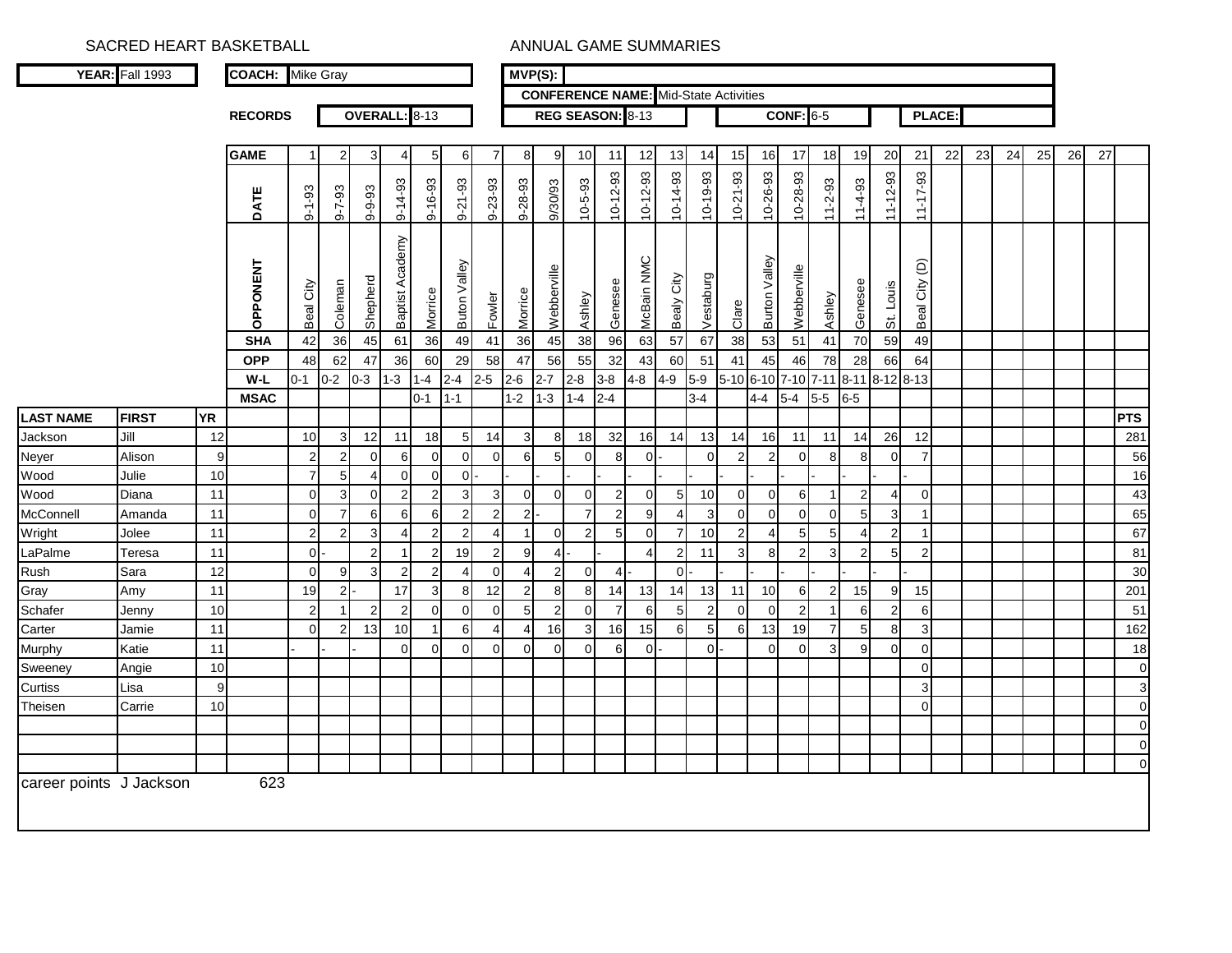|                      | YEAR: Fall 1994 |           | <b>COACH:</b> Kevin McQuaid |               |                 |                      |                       |                |                                  |                  |                       | MVP(S): Jamie Cater |                                  |                |                                             |                      |                       |                     |                                |                  |                |                |                     |                      |                                |    |    |    |    |    |                 |
|----------------------|-----------------|-----------|-----------------------------|---------------|-----------------|----------------------|-----------------------|----------------|----------------------------------|------------------|-----------------------|---------------------|----------------------------------|----------------|---------------------------------------------|----------------------|-----------------------|---------------------|--------------------------------|------------------|----------------|----------------|---------------------|----------------------|--------------------------------|----|----|----|----|----|-----------------|
|                      |                 |           |                             |               |                 |                      |                       |                |                                  |                  |                       |                     |                                  |                | <b>CONFERENCE NAME:</b> Mid-State Activites |                      |                       |                     |                                |                  |                |                |                     |                      |                                |    |    |    |    |    |                 |
|                      |                 |           | <b>RECORDS</b>              |               |                 |                      | <b>OVERALL:</b> 11-11 |                |                                  |                  |                       |                     |                                  |                | REG SEASON: 10-10                           |                      |                       |                     |                                | <b>CONF: 7-5</b> |                |                |                     |                      | <b>PLACE:</b>                  |    |    |    |    |    |                 |
|                      |                 |           |                             |               |                 |                      |                       |                |                                  |                  |                       |                     |                                  |                |                                             |                      |                       |                     |                                |                  |                |                |                     |                      |                                |    |    |    |    |    |                 |
|                      |                 |           | <b>GAME</b>                 | -1            | 2               | 3                    | 4                     | 5              | 6                                | $\overline{7}$   | 8                     | 9                   | 10 <sup>1</sup>                  | 11             | 12                                          | 13                   | 14                    | 15                  | 16                             | 17               | 18             | 19             | 20                  | 21                   | 22                             | 23 | 24 | 25 | 26 | 27 |                 |
|                      |                 |           | DATE                        | 8-31-94       | $9 - 1 - 94$    | $9 - 6 - 94$         | $9 - 7 - 94$          | $9 - 13 - 94$  | $9 - 15 - 94$                    | $9 - 20 - 94$    |                       | $9 - 29 - 94$       | $10 - 4 - 94$                    | $10 - 6 - 94$  | 10-11-94                                    | $10-13-94$           | $10-18-94$            | 10-20-94            | $10 - 25 - 94$                 | $10 - 27 - 95$   | $11 - 1 - 94$  | $11 - 3 - 94$  | $11 - 11 - 94$      | $11 - 15 - 94$       | $11 - 15 - 94$                 |    |    |    |    |    |                 |
|                      |                 |           | OPPONENT                    | Beal City     | Fowler          | Coleman              | Merrill               | Shepherd       | Morrice                          | <b>Baptist</b>   | B Valley              | Webberville         | Ashley                           | Genese         | McBain NMC                                  | Beal                 | Vestaburg             | Morrice             | VCA                            | Webbercille      | Ashley         | Genese         | Vestaburg           | Vestaburg (D)        | Ashley (D)                     |    |    |    |    |    |                 |
|                      |                 |           | <b>SHA</b>                  | 48            | $\overline{57}$ | 51                   | 62                    | 43             | 39                               | 102              | 62                    | 54                  | 30                               | 59             | 25                                          | 40                   | 63                    | 35                  | 55                             | 49               | 32             | 55             | 63                  | 53                   | 24                             |    |    |    |    |    |                 |
|                      |                 |           | <b>OPP</b>                  | 47            | 71              | 78                   | 77                    | 51             | 49                               | 20               | 46                    | 47                  | 60                               | 64             | 68                                          | 30                   | 18                    | 42                  | 36                             | 43               | 68             | 43             | 28                  | 17                   | 53                             |    |    |    |    |    |                 |
|                      |                 |           | W-L                         | $1-0$         | $1 - 1$         | $1 - 2$              | $1 - 3$               | $1 - 4$        | $1-5$                            | $2 - 5$          | $3-5$                 | $4 - 5$             | $4-6$                            | $4 - 7$        | $4 - 8$                                     | $5-8$                | $6 - 8$               | $6-9$               | $7 - 9$                        | $8 - 9$          |                |                | 8-10 9-10 10-10     | 11-10 11-11          |                                |    |    |    |    |    |                 |
|                      |                 |           | <b>MSAC</b>                 |               |                 |                      |                       |                | $0 - 1$                          |                  | $1 - 1$               | $2 - 1$             | $2 - 2$                          | $2-3$          |                                             |                      | $3 - 3$               | $3-4$               | $4 - 4$                        | $5-4$            | $5-5$          | $6-5$          | $7-5$               |                      |                                |    |    |    |    |    |                 |
| <b>LAST NAME</b>     | <b>FIRST</b>    | <b>YR</b> |                             |               |                 |                      |                       |                |                                  |                  |                       |                     |                                  |                |                                             |                      |                       |                     |                                |                  |                |                |                     |                      |                                |    |    |    |    |    | <b>PTS</b>      |
| Murphy               | Katie           | 12        |                             | $\Omega$      | $\overline{0}$  | $\overline{3}$       | $\overline{0}$        |                | $\overline{0}$                   | $\boldsymbol{2}$ | $\mathbf 0$           | $0$ .               |                                  |                | $\overline{0}$                              | $\circ$              | $\overline{2}$        |                     | $\overline{0}$                 |                  | $\overline{c}$ |                | 6                   | $\mathbf 0$          | $\overline{0}$                 |    |    |    |    |    | 16              |
| Neyer<br>Wood        | Alison<br>Julie | 10<br>11  |                             | 6             | 15              | -1<br>$\overline{2}$ | $\overline{7}$<br>8   | 9<br>$\Omega$  | $\overline{2}$<br>$\overline{7}$ | 25<br>10         | 8                     | 4<br>$\overline{0}$ | 8 <sup>1</sup><br>$\overline{2}$ | 4<br>8         | $\overline{4}$<br>$\overline{0}$            | 10<br>$\overline{2}$ | 15<br>$5\overline{)}$ | $\overline{0}$<br>6 | $6\phantom{1}6$<br>$\mathbf 0$ | 8<br>14          | 12<br>3        | 9<br>12        | 8<br>$\overline{4}$ | $\overline{0}$<br>11 | $\mathbf{3}$<br>$\overline{3}$ |    |    |    |    |    | 164<br>98       |
| Wood                 | Diana           | 12        |                             |               | 2               | $\Omega$             | 9                     | 6              | 3                                | $\overline{2}$   | $\overline{0}$        | $\mathbf 0$         | $\Omega$                         | $\mathcal{P}$  | $\overline{2}$                              | 4                    | $\overline{2}$        | $\mathbf{3}$        | 5                              | $\mathbf 0$      | 2              | $\overline{7}$ | 5                   | $\mathsf 3$          | $\overline{0}$                 |    |    |    |    |    | 60              |
| Curtis               | Lisa            | 10        |                             |               | 6               | 3                    |                       | 5              | $\mathbf 0$                      | 4                | 10                    | $\mathbf 0$         | $\mathbf{1}$                     | $\Omega$       | 2                                           | $\mathbf{3}$         | 6                     | 2                   | $\overline{2}$                 | $\mathbf 0$      | 5 <sub>l</sub> | 8 <sup>1</sup> | $\overline{2}$      | $\,$ 6 $\,$          | $\overline{3}$                 |    |    |    |    |    | 73              |
| McConnell            | Amanda          | 12        |                             |               | $\Omega$        | $\Omega$             | $\overline{2}$        | 3              | $\overline{2}$                   |                  | $\overline{c}$        |                     | $\overline{2}$                   | $\overline{2}$ | $\Omega$                                    | $\mathbf{2}$         | $\mathbf 0$           | $\mathbf 0$         | $\overline{2}$                 | 0                | $\overline{2}$ | 4              | 3                   | 6                    | $\Omega$                       |    |    |    |    |    | $\overline{37}$ |
| Wright               | Jolee           | 12        |                             |               | 0               | 11                   | 5                     | $\overline{2}$ | $\overline{2}$                   | $\overline{2}$   | $\boldsymbol{\Delta}$ | 6                   | 5 <sub>l</sub>                   | 9              | $\mathbf{3}$                                | $\overline{0}$       | $\overline{c}$        | 5                   | 6                              | $\overline{c}$   | $\overline{2}$ |                | 3                   | $\mathsf 3$          | $\overline{0}$                 |    |    |    |    |    | 78              |
| Lapalme              | Teresa          | 12        |                             | $\mathcal{P}$ | 2               | 6                    | $\overline{4}$        | $\mathbf 0$    | $\overline{0}$                   | 14               | $\overline{2}$        | $\mathbf 0$         | 5 <sub>l</sub>                   | $\overline{2}$ | $\overline{0}$                              | $\overline{0}$       | 15                    | $\overline{0}$      | 10                             | 6                | $\overline{0}$ | $\mathbf{2}$   | 15                  | $\overline{4}$       | $\overline{2}$                 |    |    |    |    |    | 91              |
| Shafer               | Jenny           | 11        |                             |               | $\Omega$        | 3                    | $\overline{0}$        |                |                                  |                  |                       |                     | ol                               |                | $\overline{0}$                              |                      | $\overline{4}$        |                     | $\overline{2}$                 |                  |                | $\overline{0}$ |                     | $\overline{0}$       |                                |    |    |    |    |    | 9               |
| Gray                 | Amy             | 12        |                             | q             | 12              | 8                    | 9                     | $\overline{7}$ | 16                               | 12               | 21                    | 12                  | $\overline{4}$                   | 9              | 5 <sup>1</sup>                              | $\mathbf{3}$         | 8                     | 13                  | 13                             | 10               | 4              | 8              | 12                  | 8                    | 5 <sub>l</sub>                 |    |    |    |    |    | 208             |
| Carter               | Jamie           | 12        |                             | 18            | 19              | 14                   | 17                    | 11             | 7                                | 31               | 15                    | 31                  | $\mathbf{3}$                     | 23             | 9 <sub>l</sub>                              | 16                   | $\overline{2}$        | 6                   | 9                              | 9                |                |                | 5                   | 9                    | 8                              |    |    |    |    |    | 262             |
| Mckellar             | Marsha          | 10        |                             |               |                 |                      |                       |                |                                  |                  |                       |                     |                                  |                |                                             |                      |                       |                     |                                |                  |                |                |                     | $\overline{0}$       |                                |    |    |    |    |    | $\Omega$        |
| Beltnick             | Angie           | 9         |                             |               |                 |                      |                       |                |                                  |                  |                       |                     |                                  |                |                                             |                      |                       |                     |                                |                  |                |                |                     | $\mathbf 0$          |                                |    |    |    |    |    | $\mathbf 0$     |
| Jones                | Nicki           | 10        |                             |               |                 |                      |                       |                |                                  |                  |                       |                     |                                  |                |                                             |                      |                       |                     |                                |                  |                |                |                     | $\mathbf 0$          |                                |    |    |    |    |    | $\mathbf 0$     |
| Rudoni               | Michelle        | 10        |                             |               |                 |                      |                       |                |                                  |                  |                       |                     |                                  |                |                                             |                      |                       |                     |                                |                  |                |                |                     | $\overline{2}$       |                                |    |    |    |    |    | $\overline{2}$  |
|                      |                 |           |                             |               |                 |                      |                       |                |                                  |                  |                       |                     |                                  |                |                                             |                      |                       |                     |                                |                  |                |                |                     |                      |                                |    |    |    |    |    | $\mathbf 0$     |
|                      |                 |           |                             |               |                 |                      |                       |                |                                  |                  |                       |                     |                                  |                |                                             |                      |                       |                     |                                |                  |                |                |                     |                      |                                |    |    |    |    |    | 0               |
|                      |                 |           |                             |               |                 |                      |                       |                |                                  |                  |                       |                     |                                  |                |                                             |                      |                       |                     |                                |                  |                |                |                     |                      |                                |    |    |    |    |    | $\Omega$        |
| career points A Gray | J Carter        |           | 595<br>499                  |               |                 |                      |                       |                |                                  |                  |                       |                     |                                  |                |                                             |                      |                       |                     |                                |                  |                |                |                     |                      |                                |    |    |    |    |    |                 |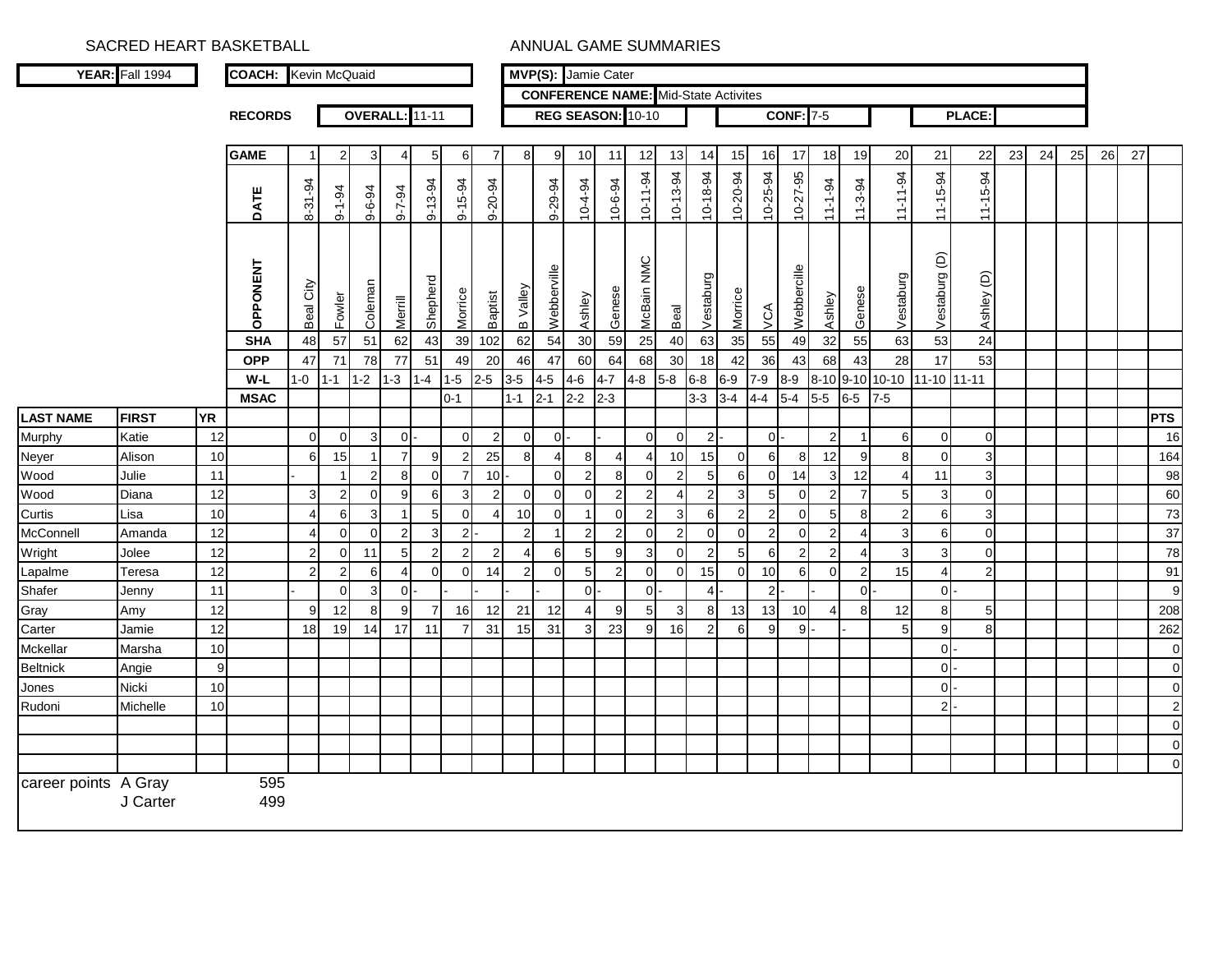|                      | <b>YEAR:</b> Fall 1995 |           | <b>COACH:</b> Kevin McQuaid |                |                  |                |                 |                |                |                |                |                |                | <b>MVP(S):</b> Lisa Curtiss                  |                 |                       |                |                          |                |                |                |                       |                  |                 |               |    |    |    |    |    |                            |
|----------------------|------------------------|-----------|-----------------------------|----------------|------------------|----------------|-----------------|----------------|----------------|----------------|----------------|----------------|----------------|----------------------------------------------|-----------------|-----------------------|----------------|--------------------------|----------------|----------------|----------------|-----------------------|------------------|-----------------|---------------|----|----|----|----|----|----------------------------|
|                      |                        |           |                             |                |                  |                |                 |                |                |                |                |                |                | <b>CONFERENCE NAME:</b> Mid-State Activities |                 |                       |                |                          |                |                |                |                       |                  |                 |               |    |    |    |    |    |                            |
|                      |                        |           | <b>RECORDS</b>              |                |                  |                | OVERALL: 9-12   |                |                |                |                |                |                | REG SEASON: 9-11                             |                 |                       |                |                          |                | CONF:          | $7 - 5$        |                       |                  |                 | <b>PLACE:</b> |    |    |    |    |    |                            |
|                      |                        |           |                             |                |                  |                |                 |                |                |                |                |                |                |                                              |                 |                       |                |                          |                |                |                |                       |                  |                 |               |    |    |    |    |    |                            |
|                      |                        |           | <b>GAME</b>                 | $\overline{1}$ | $\overline{2}$   | 3              | 4               | 5              | 6              | $\overline{7}$ | 8              | 9              | 10             | 11                                           | 12              | 13                    | 14             | 15                       | 16             | 17             | 18             | 19                    | 20               | 21              | 22            | 23 | 24 | 25 | 26 | 27 |                            |
|                      |                        |           | DATE                        | 8/29/95        | 8/31/95          | 9/5/95         | 9/7/95          | 9/12/95        | 9/14/95        | 9/19/95        | 9/21/95        | 9/28/95        | 10/3/95        | 10/5/95                                      | 10/10/95        | 10/17/95              | 10/19/95       | 10/24/95                 | 10/26/95       | 10/31/95       | 11/3/95        | 11/7/95               | 11/9/95          |                 |               |    |    |    |    |    |                            |
|                      |                        |           | OPPONENT                    | Beal           | Fulton           | Coleman        | North MI Chris  | Shepherd       | Webberville    | Morrice        | Fowler         | Genesee        | Vestaburg      | VCA                                          | Ashley          | <b>Baptist</b>        | Webberville    | Morice                   | Ganesee        | Vestaburg      | <b>NOW</b>     | Ashley                | Beal             | Beal (D)        |               |    |    |    |    |    |                            |
|                      |                        |           | <b>SHA</b>                  | 35             | 32               | 16             | $\overline{37}$ | 44             | 63             | 36             | 33             | 45             | 44             | 45                                           | $\overline{27}$ | 58                    | 43             | 38                       | 48             | 46             | 55             | 49                    | 41               | 45              |               |    |    |    |    |    |                            |
|                      |                        |           | <b>OPP</b>                  | 47             | 69               | 50             | 55              | 29             | 37             | 78             | 82             | 42             | 34             | 41                                           | 59              | 33                    | 49             | 50                       | 34             | 31             | 48             | 67                    | 58               | 60              |               |    |    |    |    |    |                            |
|                      |                        |           | $W-L$                       | $0 - 1$        | $0 - 2$          | $0 - 3$        | $0-4$           | $1 - 4$        | $2 - 4$        | $2 - 5$        | $2 - 6$        | $3-6$          | $4 - 6$        | $5-6$                                        | $5-7$           | $6-7$                 | $6 - 8$        | $6-9$                    | $7 - 9$        | $8 - 9$        | $9-9$          | 9-10 9-11 9-12        |                  |                 |               |    |    |    |    |    |                            |
|                      |                        |           | <b>MSAC</b>                 |                |                  |                |                 |                | $1 - 0$        | $1 - 1$        |                | $2 - 1$        | $3 - 1$        | $4 - 1$                                      | $4-2$           |                       | $4 - 3$        | 44                       | $5-4$          | $6-4$          | $7 - 4$        | $7-5$                 |                  |                 |               |    |    |    |    |    |                            |
| <b>LAST NAME</b>     | <b>FIRST</b>           | <b>YR</b> |                             |                |                  |                |                 |                |                |                |                |                |                |                                              |                 |                       |                |                          |                |                |                |                       |                  |                 |               |    |    |    |    |    | <b>PTS</b>                 |
| Curtiss              | Lisa                   | 11        |                             | 5 <sub>5</sub> | 9                | $\overline{c}$ | $\overline{4}$  | 8              | 19             | 4              | 8              | 23             | 22             | 16                                           | 5               | 14                    | 14             | 22                       | 21             | 6              | 25             | 18                    | $6 \overline{6}$ | 17              |               |    |    |    |    |    | 268                        |
| <b>Beltnick</b>      | Angie                  | 10        |                             | $\mathbf 2$    | 6                | $\Omega$       | $\Omega$        | 3              | $\overline{4}$ | $\overline{c}$ | $\mathbf 0$    | $\overline{c}$ | 5              | 6                                            |                 | $\overline{4}$        | 3              | $\mathbf 0$              | 2              | 10             | $\overline{2}$ | $\Omega$              | $\Omega$         | $\Omega$        |               |    |    |    |    |    | 52                         |
| Neyer                | Alison                 | 11        |                             | 8              | 5                | 4              | 6               | 18             | 13             | 10             | $\overline{7}$ | $\overline{4}$ | $\mathbf 0$    | 3                                            | 3               | 8                     | $\overline{2}$ | 3                        | 8              | 6              | $\overline{7}$ | 15                    | 10               | 4               |               |    |    |    |    |    | 144                        |
| Wood                 | Julie                  | 12        |                             | 13             | $\boldsymbol{9}$ | 6              | 15              | 10             | 18             | 10             | 15             | 14             | 9              | 9                                            | 9               | 21                    | $\overline{7}$ | $\overline{c}$           | 6              | 12             | 9              | $6 \mid$              | 8                | $5\overline{5}$ |               |    |    |    |    |    | 213                        |
| McKellar             | Marsha                 | 11        |                             | 3              | $\mathbf 0$      | $\mathbf{1}$   | $\mathbf{1}$    | $\mathbf 0$    | 6              | 6              | 3              | $\overline{0}$ |                |                                              | $\mathbf 0$     | 3                     | $\mathbf 0$    | $\overline{1}$           | $\mathbf 0$    | 3              | -1             | $\overline{0}$        | $\overline{2}$   | -1              |               |    |    |    |    |    | 31                         |
| Rudoni               | Michelle               | 11        |                             | $\overline{2}$ | -1               | $\mathbf{1}$   | $\overline{4}$  | $\overline{5}$ | -1             | $\overline{2}$ | $\mathbf 0$    | $\overline{2}$ | $\overline{4}$ | 12                                           | 3               | $\overline{2}$        | 3              | $\overline{\phantom{a}}$ | $\overline{2}$ | 3              | $\overline{7}$ | $\boldsymbol{\Delta}$ | $\overline{2}$   | $5\overline{5}$ |               |    |    |    |    |    | 69                         |
| Jones                | Nikki                  | 11        |                             |                | $\overline{0}$   | $\overline{2}$ | $\overline{4}$  | $\mathbf 0$    | $\mathbf 0$    | $\overline{2}$ | $\mathbf 0$    | $\mathbf 0$    | $\overline{2}$ | $\overline{\mathbf{1}}$                      | $\overline{2}$  | $\overline{2}$        | $\overline{4}$ | 6                        | $\Delta$       | $\overline{4}$ | 4              | $6 \mid$              | 5                | 6               |               |    |    |    |    |    | 54                         |
| Carson               | Anne                   | 10        |                             | $\overline{2}$ | $\overline{c}$   | $\mathbf 0$    | $\mathbf{3}$    | $\Omega$       | $\overline{2}$ | $\mathbf{0}$   | $\Omega$       | $\Omega$       | $\overline{2}$ | 6                                            | $\overline{4}$  | $\boldsymbol{\Delta}$ | 10             | $\Omega$                 | 5              | $\overline{2}$ | $\Omega$       | $\overline{4}$        | 8                | $\overline{7}$  |               |    |    |    |    |    | 61                         |
|                      |                        |           |                             |                |                  |                |                 |                |                |                |                |                |                |                                              |                 |                       |                |                          |                |                |                |                       |                  |                 |               |    |    |    |    |    | $\mathbf 0$                |
|                      |                        |           |                             |                |                  |                |                 |                |                |                |                |                |                |                                              |                 |                       |                |                          |                |                |                |                       |                  |                 |               |    |    |    |    |    | $\mathbf 0$                |
|                      |                        |           |                             |                |                  |                |                 |                |                |                |                |                |                |                                              |                 |                       |                |                          |                |                |                |                       |                  |                 |               |    |    |    |    |    | $\overline{0}$             |
|                      |                        |           |                             |                |                  |                |                 |                |                |                |                |                |                |                                              |                 |                       |                |                          |                |                |                |                       |                  |                 |               |    |    |    |    |    | $\overline{0}$             |
|                      |                        |           |                             |                |                  |                |                 |                |                |                |                |                |                |                                              |                 |                       |                |                          |                |                |                |                       |                  |                 |               |    |    |    |    |    | $\mathbf 0$                |
|                      |                        |           |                             |                |                  |                |                 |                |                |                |                |                |                |                                              |                 |                       |                |                          |                |                |                |                       |                  |                 |               |    |    |    |    |    | $\mathbf 0$                |
|                      |                        |           |                             |                |                  |                |                 |                |                |                |                |                |                |                                              |                 |                       |                |                          |                |                |                |                       |                  |                 |               |    |    |    |    |    | $\mathbf 0$                |
|                      |                        |           |                             |                |                  |                |                 |                |                |                |                |                |                |                                              |                 |                       |                |                          |                |                |                |                       |                  |                 |               |    |    |    |    |    | $\mathbf 0$                |
|                      |                        |           |                             |                |                  |                |                 |                |                |                |                |                |                |                                              |                 |                       |                |                          |                |                |                |                       |                  |                 |               |    |    |    |    |    | $\mathbf 0$<br>$\mathbf 0$ |
| career points J Wood |                        |           | 327                         |                |                  |                |                 |                |                |                |                |                |                |                                              |                 |                       |                |                          |                |                |                |                       |                  |                 |               |    |    |    |    |    |                            |
|                      |                        |           |                             |                |                  |                |                 |                |                |                |                |                |                |                                              |                 |                       |                |                          |                |                |                |                       |                  |                 |               |    |    |    |    |    |                            |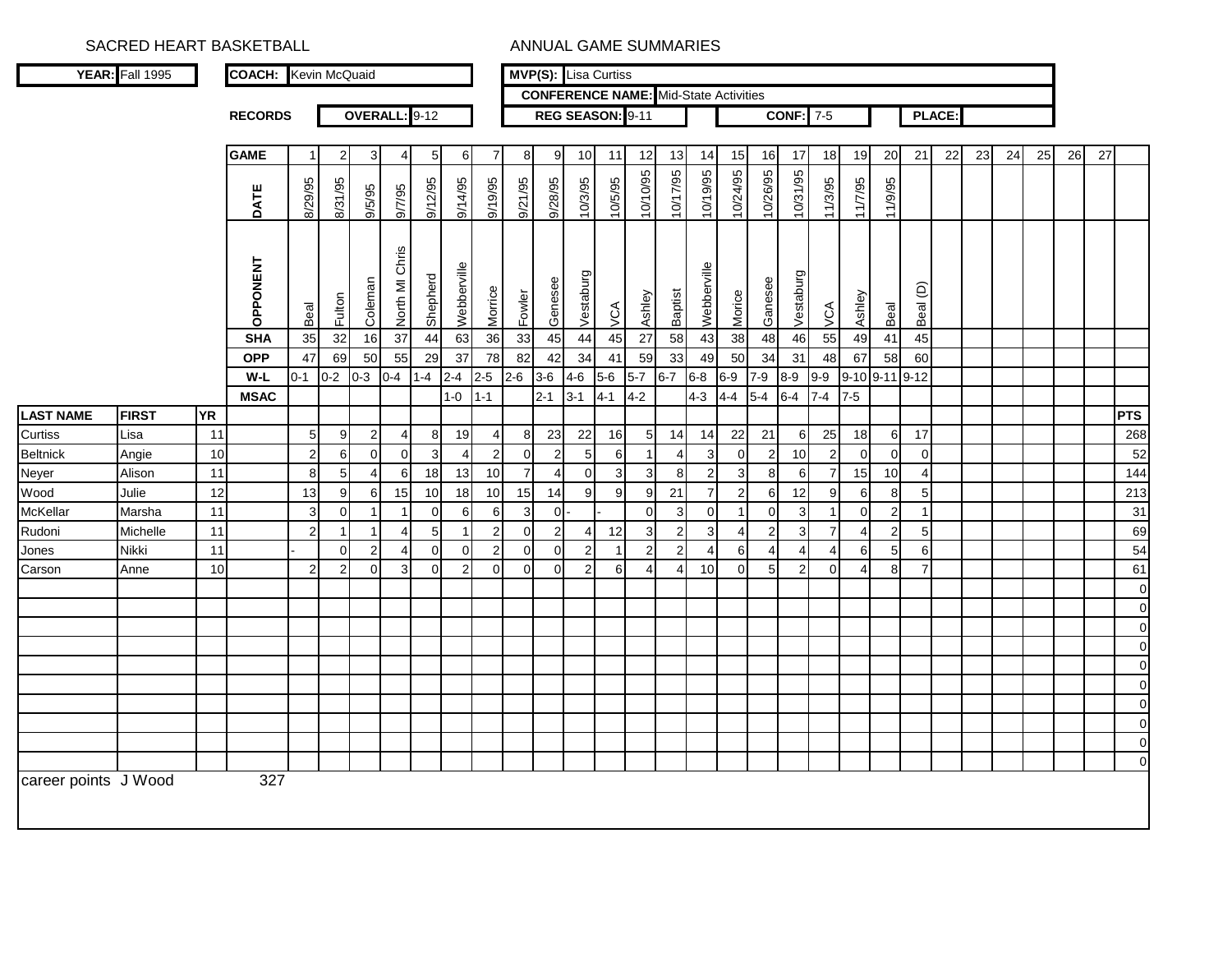|                         | YEAR: Fall 1996 |            | <b>COACH:</b> Kevin McQuaid |                |                |                |                 |                |                |                       |                |                |                | MVP(S): Lisa Curtis, Alison Neyer |                         |                |                |                                             |                |              |                               |                 |                |                 |               |    |    |    |    |    |                |
|-------------------------|-----------------|------------|-----------------------------|----------------|----------------|----------------|-----------------|----------------|----------------|-----------------------|----------------|----------------|----------------|-----------------------------------|-------------------------|----------------|----------------|---------------------------------------------|----------------|--------------|-------------------------------|-----------------|----------------|-----------------|---------------|----|----|----|----|----|----------------|
|                         |                 |            |                             |                |                |                |                 |                |                |                       |                |                |                |                                   |                         |                |                | <b>CONFERENCE NAME:</b> Mid-State Activites |                |              |                               |                 |                |                 |               |    |    |    |    |    |                |
|                         |                 |            | <b>RECORDS</b>              |                |                |                | OVERALL: 14-7   |                |                |                       |                |                |                | REG SEASON: 14-6                  |                         |                |                |                                             |                | <b>CONF:</b> | $7-5$                         |                 |                |                 | <b>PLACE:</b> |    |    |    |    |    |                |
|                         |                 |            |                             |                |                |                |                 |                |                |                       |                |                |                |                                   |                         |                |                |                                             |                |              |                               |                 |                |                 |               |    |    |    |    |    |                |
|                         |                 |            | <b>GAME</b>                 |                | 2              | 3              | 4               | 5              | 6              | 7                     | 8              | 9              | 10             | 11                                | 12                      | 13             | 14             | 15                                          | 16             | 17           | 18                            | 19              | 20             | 21              | 22            | 23 | 24 | 25 | 26 | 27 |                |
|                         |                 |            | DATE                        | 8-29-96        | $9 - 3 - 96$   | $9 - 5 - 96$   | $9 - 12 - 96$   | $9 - 17 - 96$  | $9 - 19 - 96$  | 9-24-96               | 9-26-96        | $10 - 1 - 96$  | $10 - 3 - 96$  | $10 - 8 - 96$                     | 10-10-96                | 10-15-96       | $10 - 17 - 96$ | 10-24-96                                    | 10-29-96       | 10-31-96     | $11 - 5 - 96$                 | 11-8-96         | $11 - 12 - 96$ | 11-19-96        |               |    |    |    |    |    |                |
|                         |                 |            | OPPONENT                    | Baptist        | Beal           | Coleman        | Fowler          | Shepherd       | Webberville    | Morrice               | Beal           | NMC            | Genesee        | Vestaburg                         | $\overline{\mathsf{X}}$ | Ashley         | Baptist        | Webberville                                 | Morrice        | Genesse      | Vestaburg                     | VCA             | Ashley         | Beal (D)        |               |    |    |    |    |    |                |
|                         |                 |            | <b>SHA</b>                  | 59             | 46             | 40             | $\overline{55}$ | 33             | 49             | 37                    | 40             | 31             | 48             | 55                                | 69                      | 37             | 60             | 41                                          | 31             | 31           | 35                            | 67              | 10             | $\overline{27}$ |               |    |    |    |    |    |                |
|                         |                 |            | <b>OPP</b>                  | 18             | 40             | 37             | 43              | 35             | 40             | 69                    | 31             | 61             | 36             | 38                                | 34                      | 62             | 32             | 38                                          | 68             | 37           | 28                            | 36              | 57             | 28              |               |    |    |    |    |    |                |
|                         |                 |            | $W-L$                       | $1 - 0$        | $2 - 0$        | $3-0$          | $4 - 0$         | $4 - 1$        | $5 - 1$        | $5-2$                 | $6 - 2$        | $6 - 3$        | $7 - 3$        | $8 - 3$                           | $9 - 3$                 | $9 - 4$        | $10-4$ 11-4    |                                             |                |              | 11-5 12-5 13-5 14-5 14-6 14-7 |                 |                |                 |               |    |    |    |    |    |                |
|                         |                 |            | <b>MSAC</b>                 |                |                |                |                 |                | $1 - 0$        | $1 - 1$               |                |                | $2 - 1$        | $3 - 1$                           | $4 - 1$                 | $4 - 2$        |                | $5-2$                                       | $5-3$          | $5-4$        | $6 - 4$                       | $7 - 4$         | $7-5$          |                 |               |    |    |    |    |    |                |
| <b>LAST NAME</b>        | <b>FIRST</b>    | <b>YR</b>  |                             |                |                |                |                 |                |                |                       |                |                |                |                                   |                         |                |                |                                             |                |              |                               |                 |                |                 |               |    |    |    |    |    | <b>PTS</b>     |
| Cooper                  | Rheanna         | 11         |                             | $\overline{0}$ |                |                | -ol             |                | $\overline{0}$ | 2                     |                | $\overline{0}$ | οI.            |                                   | 2                       | $\overline{0}$ | $\overline{2}$ | $\mathbf 0$                                 | 0 <sup>1</sup> |              |                               | $\overline{2}$  | $\overline{0}$ | $\overline{0}$  |               |    |    |    |    |    | 8              |
| <b>Curtiss</b>          | Lisa            | 12         |                             | $\overline{7}$ | 19             | $\overline{7}$ | 17              | 9              | 14             | 10                    | 8              | 6              | $6 \mid$       | 10                                | 10                      | 19             | 21             | 16                                          | 9 <sup>1</sup> | 9            | 10 <sup>1</sup>               | 12              | $\overline{4}$ | 6               |               |    |    |    |    |    | 229            |
| Beltinck                | Angie           | 11         |                             | 10             |                | 4              | $\overline{7}$  | 5              | $\mathbf 0$    | $\overline{0}$        | 6              | $\overline{0}$ | $\overline{2}$ | $\Omega$                          | 11                      | $\Omega$       | 10             | $\Omega$                                    | $6 \mid$       |              | $\overline{2}$                | $\Omega$        | $\overline{0}$ | $\overline{0}$  |               |    |    |    |    |    | 68             |
| Neyer                   | Kacey           | 9          |                             | 18             | 9              | $\overline{1}$ | 13              | 10             | 11             | 2                     | 4              | 6              | 8              | $\overline{7}$                    | $\overline{7}$          | $\Omega$       |                | 5                                           | 3              |              | 2                             | $\overline{7}$  | $\overline{0}$ | 8               |               |    |    |    |    |    | 128            |
| Neyer                   | Alison          | 12         |                             | 11             | $\overline{0}$ | 17             | $\overline{7}$  | $\overline{7}$ | 13             | 6                     | 12             | 5              | 10             | 12                                | 11                      | $\overline{2}$ | 10             | $\overline{2}$                              | 9              | 8            | 13                            | 18              | $\overline{4}$ | 10              |               |    |    |    |    |    | 187            |
| Jackson                 | Stephanie       | 10         |                             | 5              | 12             | 5              | 8               | 2              | $\overline{2}$ | $\overline{7}$        | 6              | 6              | Δ              | 9                                 | 9                       |                | $\overline{2}$ | 6                                           |                | $\Omega$     | $\Omega$                      | 6               | $\Omega$       | $\Omega$        |               |    |    |    |    |    | 94             |
| Longworth               | Katherine       | 12         |                             | 4              | $\overline{2}$ |                | $\Omega$        | $\Omega$       | 3              | 6                     | $\mathbf 0$    | 5              | 8              | $\overline{4}$                    | $\overline{4}$          | 6              | $\overline{7}$ | 6                                           | $\overline{2}$ | 3            | 8 <sup>1</sup>                | 10 <sup>1</sup> | $\overline{0}$ | $\overline{0}$  |               |    |    |    |    |    | 78             |
| Uhlendahl               | Denise          | 12         |                             | $\Omega$       | $\overline{0}$ | $\overline{0}$ | $\Omega$        | $\Omega$       | $\Omega$       | $\Omega$              | $\Omega$       | $\Omega$       | $\Omega$       | $\Omega$                          | $\Omega$                | $\Omega$       | $\Omega$       | $\Omega$                                    | $\Omega$       | $\Omega$     | $\Omega$                      | $\Omega$        | $\overline{0}$ | $\overline{0}$  |               |    |    |    |    |    | $\mathbf 0$    |
| Rudoni                  | Michelle        | 12         |                             |                | 2              | $\overline{2}$ | 3               | $\mathbf{0}$   | $\overline{2}$ | $\overline{0}$        | $\overline{2}$ | 3 <sup>l</sup> | 10             | 5 <sub>l</sub>                    | 9                       | $\overline{2}$ | $\overline{2}$ | 2                                           | -1             | $\Omega$     | $\Omega$                      | 4               | $\overline{0}$ | $\mathbf{3}$    |               |    |    |    |    |    | 52             |
| Ege                     | <b>Beth</b>     | 11         |                             | 4              |                |                | $\Omega$        |                |                | $\Omega$              |                | $\Omega$       |                | $\Omega$                          | 4                       | $\Omega$       |                |                                             | $\Omega$       |              |                               |                 | $\overline{2}$ | $\overline{0}$  |               |    |    |    |    |    | 18             |
| Carson                  | Anne            | 11         |                             |                | $\cup$         | Δ              | $\Omega$        | $\Omega$       | $\overline{2}$ | $\boldsymbol{\Delta}$ | $\overline{2}$ | $\Omega$       |                | 8                                 | $\overline{2}$          |                |                |                                             | $\Omega$       | $\Omega$     | $\Omega$                      | 4               | $\Omega$       | $\Omega$        |               |    |    |    |    |    | 38             |
|                         |                 |            |                             |                |                |                |                 |                |                |                       |                |                |                |                                   |                         |                |                |                                             |                |              |                               |                 |                |                 |               |    |    |    |    |    | $\mathbf 0$    |
|                         |                 |            |                             |                |                |                |                 |                |                |                       |                |                |                |                                   |                         |                |                |                                             |                |              |                               |                 |                |                 |               |    |    |    |    |    | $\overline{0}$ |
|                         |                 |            |                             |                |                |                |                 |                |                |                       |                |                |                |                                   |                         |                |                |                                             |                |              |                               |                 |                |                 |               |    |    |    |    |    | $\mathbf 0$    |
|                         |                 |            |                             |                |                |                |                 |                |                |                       |                |                |                |                                   |                         |                |                |                                             |                |              |                               |                 |                |                 |               |    |    |    |    |    | $\mathbf 0$    |
|                         |                 |            |                             |                |                |                |                 |                |                |                       |                |                |                |                                   |                         |                |                |                                             |                |              |                               |                 |                |                 |               |    |    |    |    |    | $\circ$        |
|                         |                 |            |                             |                |                |                |                 |                |                |                       |                |                |                |                                   |                         |                |                |                                             |                |              |                               |                 |                |                 |               |    |    |    |    |    | $\circ$        |
|                         |                 |            |                             |                |                |                |                 |                |                |                       |                |                |                |                                   |                         |                |                |                                             |                |              |                               |                 |                |                 |               |    |    |    |    |    | $\overline{0}$ |
| career points L Curtiss | A Neyer         | 573<br>551 |                             |                |                |                |                 |                |                |                       |                |                |                |                                   |                         |                |                |                                             |                |              |                               |                 |                |                 |               |    |    |    |    |    |                |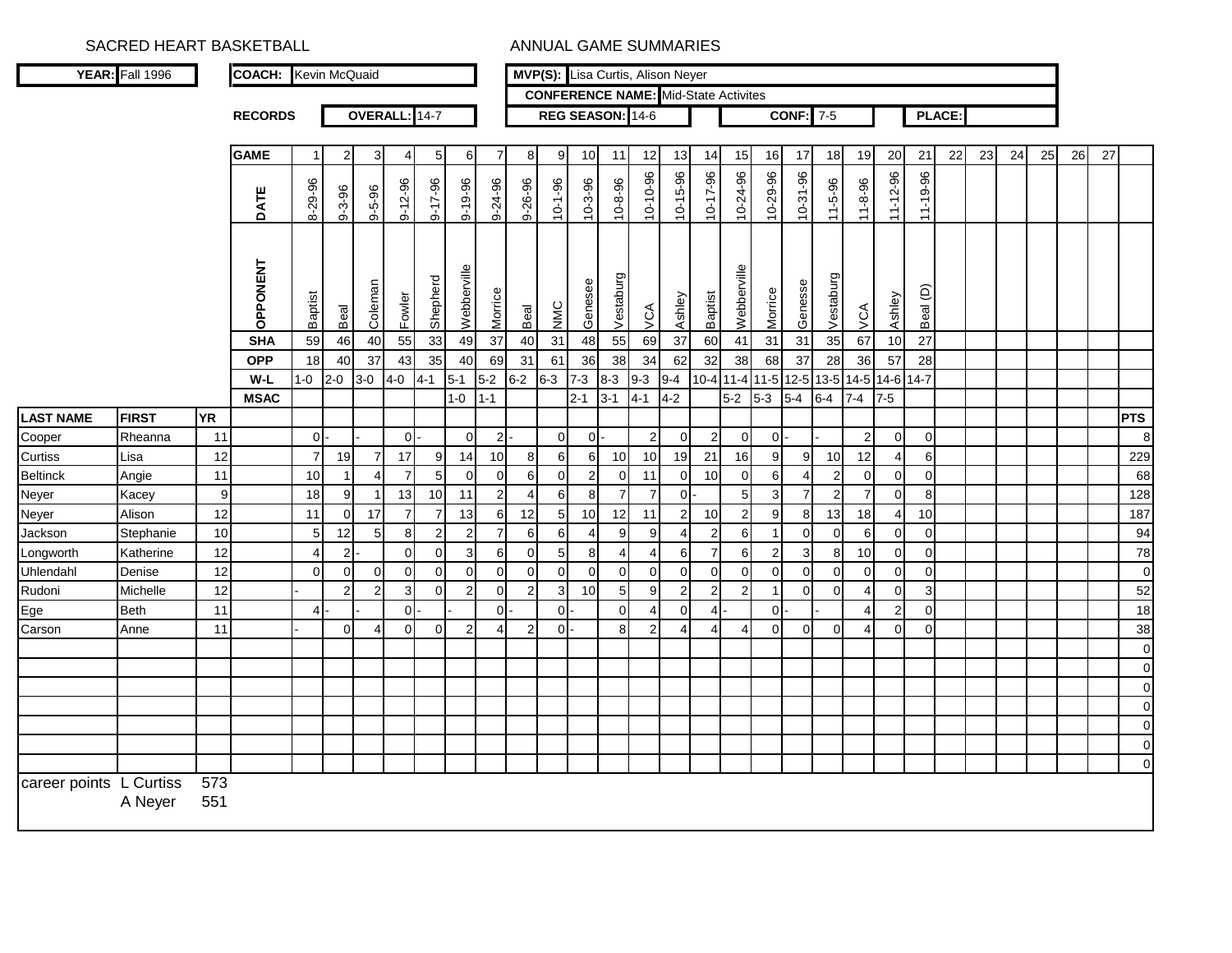|                           | YEAR: Fall 1997 |           | <b>COACH:</b> Kevin McQuaid |                |                 |                           |                |                |                |                | $MVP(S)$ :     |                |                  |                 |                         |                                             |                    |                |                |                       |             |                     |                |    |                     |    |    |    |    |    |                  |
|---------------------------|-----------------|-----------|-----------------------------|----------------|-----------------|---------------------------|----------------|----------------|----------------|----------------|----------------|----------------|------------------|-----------------|-------------------------|---------------------------------------------|--------------------|----------------|----------------|-----------------------|-------------|---------------------|----------------|----|---------------------|----|----|----|----|----|------------------|
|                           |                 |           |                             |                |                 |                           |                |                |                |                |                |                |                  |                 |                         | <b>CONFERENCE NAME:</b> Mid-State Activites |                    |                |                |                       |             |                     |                |    |                     |    |    |    |    |    |                  |
|                           |                 |           | <b>RECORDS</b>              |                |                 | OVERALL: 5-15             |                |                |                |                |                |                | REG SEASON: 5-14 |                 |                         |                                             |                    |                |                | <b>CONF: 2-7</b>      |             |                     |                |    | <b>PLACE:</b> fifth |    |    |    |    |    |                  |
|                           |                 |           |                             |                |                 |                           |                |                |                |                |                |                |                  |                 |                         |                                             |                    |                |                |                       |             |                     |                |    |                     |    |    |    |    |    |                  |
|                           |                 |           | <b>GAME</b>                 | -1             | 2               | 3                         | 4              | 5 <sub>l</sub> | 6              | $\overline{7}$ | 8              | 9              | 10               | 11              | 12                      | 13                                          | 14                 | 15             | 16             | 17                    | 18          | 19                  | 20             | 21 | 22                  | 23 | 24 | 25 | 26 | 27 |                  |
|                           |                 |           | DATE                        | 8-26-97        | 8-29-97         | 8-30-97                   | $9 - 2 - 97$   | $76 - 6$       | 0-9-97         | 9-16-97        | 9-18-97        | 9-25-97        | 9-30-97          | $10 - 2 - 97$   | $10 - 7 - 97$           | 10-10-97                                    | 10-16-97           | $10-21-97$     | 10-23-97       | 10-30-97              | $11 - 197$  | 11-14-97            | 11-19-97       |    |                     |    |    |    |    |    |                  |
|                           |                 |           | OPPONENT                    | Merrill        | Manistee        | Lake Michigan<br>Catholic | Beal City      | Coleman        | Fowler         | Shepherd       | Morice         | Beal City      | McBain Christian | Vestaburg       | Acad<br>Chris<br>Valley | Ashley                                      | Academy<br>Baptist | Webbervill     | Morice         | Vestaburg             | Ashley      | Webberville         | Fulton (D)     |    |                     |    |    |    |    |    |                  |
|                           |                 |           | <b>SHA</b>                  | 43             | 24              | 37                        | 42             | 31             | 31             | 35             | 22             | 29             | 25               | 50              | 60                      | 39                                          | 52                 | 37             | 52             | 30                    | 48          | 50                  | 26             |    |                     |    |    |    |    |    |                  |
|                           |                 |           | <b>OPP</b>                  | 56             | 34              | 28                        | 36             | 40             | 60             | 37             | 44             | 54             | 50               | 53              | 25                      | 33                                          | 22                 | 53             | 58             | 41                    | 61          | 57                  | 57             |    |                     |    |    |    |    |    |                  |
|                           |                 |           | W-L                         | $0 - 1$        | $0-2$           | $1 - 2$                   | $2-2$          | $2 - 3$        | $2 - 4$        | $2 - 5$        | $2 - 6$        | $2 - 7$        | $2 - 8$          | $2 - 9$         | $3-9$                   | $4 - 9$                                     | $5-9$              | $5-10$ 5-11    |                |                       |             | 5-12 5-13 5-14 5-15 |                |    |                     |    |    |    |    |    |                  |
|                           |                 |           | <b>MSAC</b>                 |                |                 |                           |                |                |                |                | $0 - 1$        |                |                  | $0 - 2$         | $1 - 2$                 | $2 - 2$                                     |                    | $2 - 3$        | $2 - 4$        | $2 - 5$               | $2 - 6$     | $2 - 7$             |                |    |                     |    |    |    |    |    |                  |
| <b>LAST NAME</b>          | <b>FIRST</b>    | <b>YR</b> |                             |                |                 |                           |                |                |                |                |                |                |                  |                 |                         |                                             |                    |                |                |                       |             |                     |                |    |                     |    |    |    |    |    | <b>PTS</b>       |
| Jordan                    | Dusty           | 11        |                             | $\overline{0}$ | $\overline{0}$  | $\overline{0}$            | $\overline{0}$ | $\overline{0}$ | $\overline{0}$ |                | $\overline{0}$ | $\overline{0}$ | $\overline{0}$   | $\overline{0}$  | 2                       |                                             | $\overline{0}$     | $\overline{0}$ | $\overline{0}$ | $\overline{0}$        | $\mathbf 0$ | $\overline{2}$      |                |    |                     |    |    |    |    |    | 6                |
| <b>Beltinick</b>          | Angie           | 12        |                             | $\overline{5}$ | 3               | 11                        | $\overline{3}$ | $\overline{2}$ | $\overline{2}$ | 18             | $\overline{0}$ | $\overline{0}$ | $\mathbf{0}$     | $\overline{7}$  | $\overline{4}$          | 6                                           | 6                  | $\overline{4}$ | 8              | 10                    | 6           | 13                  | $\mathbf{1}$   |    |                     |    |    |    |    |    | 109              |
| <b>Neyer</b>              | Kacey           | 10        |                             | 4              |                 |                           | 6              | 16             | 13             | 8 <sup>1</sup> | 12             | 8 <sup>1</sup> | 8 <sup>1</sup>   | 10 <sup>1</sup> | 6                       | 9                                           | 13                 | 17             | 9              | 4                     | 12          | 9                   | 18             |    |                     |    |    |    |    |    | 182              |
| Jackson                   | Stephanie       | 11        |                             | 10             | 8               | 6                         | 16             | $\overline{0}$ | 8 <sup>1</sup> |                |                | $5$ -          |                  |                 | 11                      | 5 <sub>l</sub>                              | 6                  | 6              | 3 <sup>1</sup> | 11                    | 20          | 12                  | $\overline{2}$ |    |                     |    |    |    |    |    | 129              |
| Seestedt                  | Ellyn           | 11        |                             | 9              | $5\overline{5}$ | 5 <sub>l</sub>            | 6              | 5 <sub>l</sub> | $\overline{2}$ | $\overline{2}$ | $\mathbf{3}$   | $\overline{2}$ | $6 \mid$         | $\overline{7}$  | $\overline{2}$          |                                             | $\overline{2}$     | 4              | 4              | $\Omega$              | 4           | $\overline{2}$      | $\mathbf 0$    |    |                     |    |    |    |    |    | 71               |
| Zitzelsberger             | Lisa            | 11        |                             | $\mathbf{3}$   | $\overline{1}$  | $\overline{0}$            | $\overline{2}$ | $\Omega$       | $\Omega$       | $\Omega$       | $\Omega$       | $\overline{2}$ | $\overline{2}$   | $\overline{0}$  | $5\phantom{.0}$         | 3                                           | 3                  | $\overline{0}$ | $\overline{0}$ | $\mathbf 0$           | $\mathbf 0$ | $\overline{2}$      | $\overline{0}$ |    |                     |    |    |    |    |    | 23               |
| Gepford                   | Sarah           | 11        |                             | $\overline{2}$ | $\overline{0}$  | $\overline{4}$            |                | $\Omega$       | Δ              | $\Omega$       | $\Omega$       | 6              | $\Omega$         | Δ               | 2                       | $\overline{7}$                              | 10                 | $\overline{0}$ | Δ              | $\Omega$              |             |                     | $\mathbf 0$    |    |                     |    |    |    |    |    | 45               |
| Love                      | Annie           | 10        |                             | 6              | $\overline{4}$  | $\overline{3}$            | $\Omega$       | $\overline{2}$ | $\overline{2}$ | $\Omega$       | 2              | $\overline{2}$ | $\overline{4}$   | $\overline{2}$  | $\overline{7}$          | 4                                           | 4                  | $\overline{2}$ | $\Omega$       | $\boldsymbol{\Delta}$ | $\Omega$    | $\Omega$            | 2 <sub>l</sub> |    |                     |    |    |    |    |    | 50               |
| <b>Beltinick</b>          | Katie           | 10        |                             |                |                 |                           |                |                |                |                |                |                |                  |                 | $\mathbf{2}$            |                                             |                    |                |                |                       | $\Omega$    | 3                   | $\mathbf 0$    |    |                     |    |    |    |    |    | $\,6\,$          |
| Hauck                     | Anna            | 9         |                             |                |                 |                           |                |                |                |                |                |                |                  |                 | 8 <sup>1</sup>          |                                             |                    |                |                |                       |             |                     |                |    |                     |    |    |    |    |    | $\boldsymbol{8}$ |
| Lewandos                  | Margo           | 10        |                             |                |                 |                           |                |                |                |                |                |                |                  |                 |                         |                                             |                    |                |                |                       |             |                     |                |    |                     |    |    |    |    |    | $\overline{0}$   |
| McKeown                   | Anna            | 10        |                             |                |                 |                           |                |                |                |                |                |                |                  |                 |                         |                                             |                    |                |                |                       |             |                     |                |    |                     |    |    |    |    |    | $\mathbf 0$      |
| Jackson                   | Leslie          | 10        |                             |                |                 |                           |                |                |                |                |                |                |                  |                 |                         |                                             |                    |                |                |                       |             |                     |                |    |                     |    |    |    |    |    | $\overline{0}$   |
|                           |                 |           |                             |                |                 |                           |                |                |                |                |                |                |                  |                 |                         |                                             |                    |                |                |                       |             |                     |                |    |                     |    |    |    |    |    | $\overline{0}$   |
|                           |                 |           |                             |                |                 |                           |                |                |                |                |                |                |                  |                 |                         |                                             |                    |                |                |                       |             |                     |                |    |                     |    |    |    |    |    | $\overline{0}$   |
|                           |                 |           |                             |                |                 |                           |                |                |                |                |                |                |                  |                 |                         |                                             |                    |                |                |                       |             |                     |                |    |                     |    |    |    |    |    | $\overline{0}$   |
|                           |                 |           |                             |                |                 |                           |                |                |                |                |                |                |                  |                 |                         |                                             |                    |                |                |                       |             |                     |                |    |                     |    |    |    |    |    | $\overline{0}$   |
|                           |                 |           |                             |                |                 |                           |                |                |                |                |                |                |                  |                 |                         |                                             |                    |                |                |                       |             |                     |                |    |                     |    |    |    |    |    | $\overline{0}$   |
| career points A. Beltinck |                 |           | 229                         |                |                 |                           |                |                |                |                |                |                |                  |                 |                         |                                             |                    |                |                |                       |             |                     |                |    |                     |    |    |    |    |    |                  |